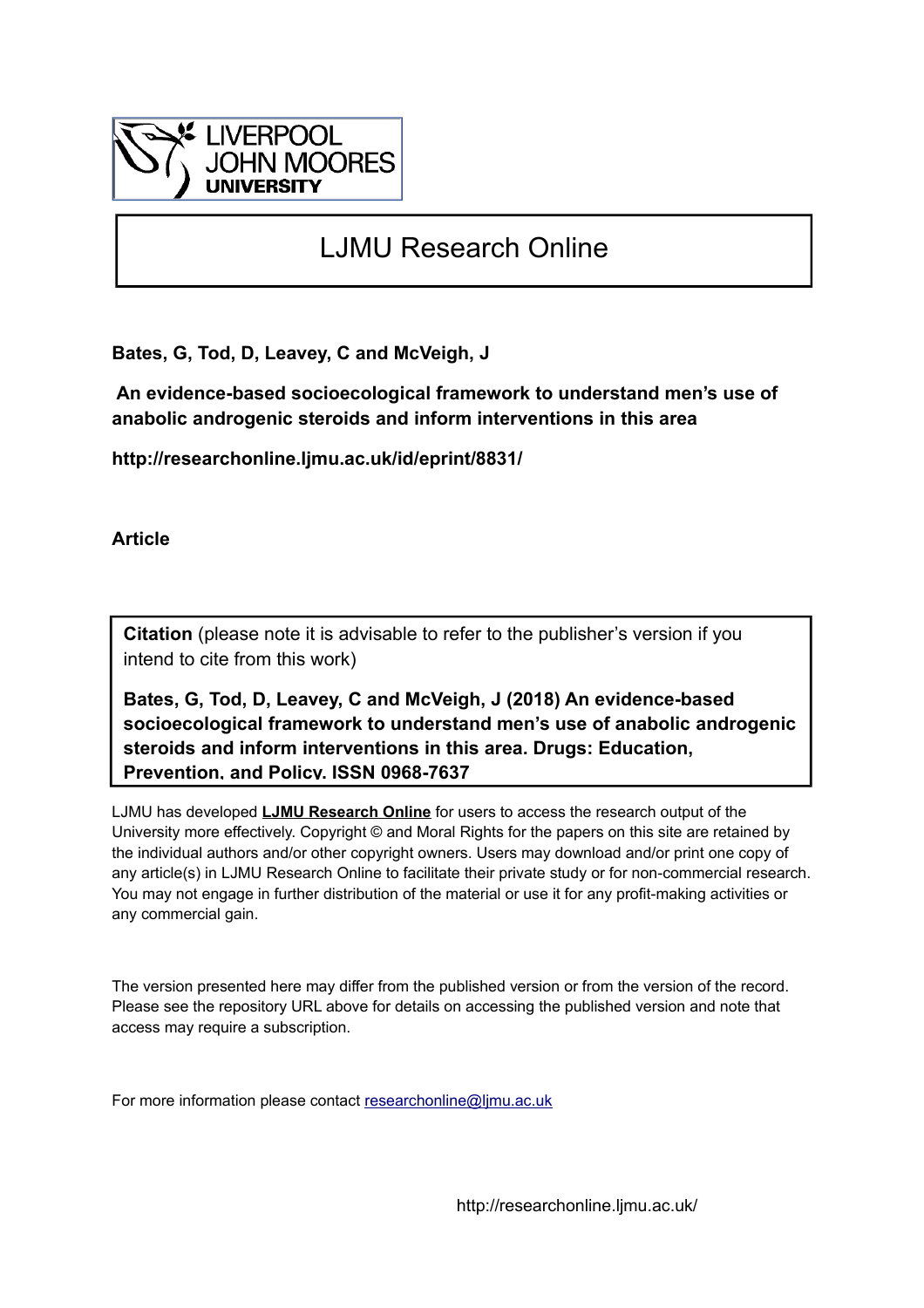Title: An evidence-based socioecological framework to understand men's use of anabolic androgenic steroids and inform interventions in this area.

Geoff Bates<sup>a\*</sup>, David Tod<sup>b</sup>, Conan Leavey<sup>a</sup>, Jim McVeigh<sup>a</sup>

<sup>a</sup>Public Health Institute, Liverpool John Moores University, Liverpool, UK

<sup>b</sup>School of Sport and Exercise Sciences, Liverpool John Moores University, Liverpool, UK

\*Corresponding author: Geoff Bates. Address: Public Health Institute, Faculty of Education, Health and Community, Liverpool John Moores University, Henry Cotton Campus, 15-21 Webster Street, Liverpool L3 2ET, UK; email: g.bates@ljmu.ac.uk; tel: 44(0)151 231 4416. Orcid ID<https://orcid.org/0000-0001-6932-2372>

Abbreviated title: A sociological framework to understand men's use of anabolic steroids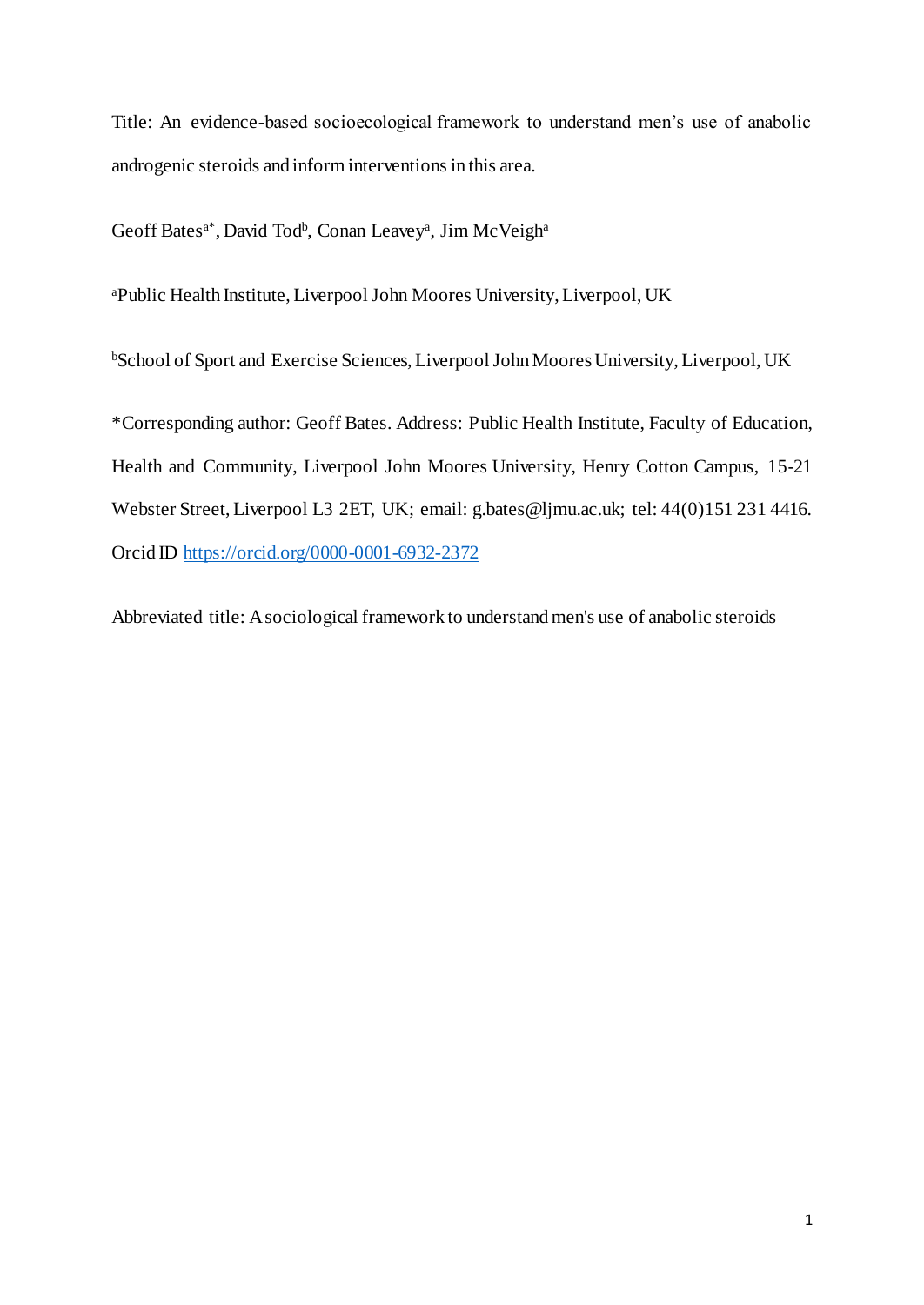An evidence-based socioecological framework to understand men's use of anabolic androgenic steroids and inform interventions in this area.

# Abstract

Research into men's use of anabolic androgenic steroids (AAS) over the past three decades has identified many factors that contribute to decision making in this area. However there are limited theoretical frameworks to synthesize this research and guide practice, such as interventions to prevent use or reduce health risks. To address this gap a socioecological framework is presented based upon the international literature examining AAS use. Socioecological models recognize that individuals and behaviors exist within complex physical and social systems and are useful tools for guiding interventions to ensure consideration is given to multiple influential factors. This framework proposes that use of AAS is the result of the interaction of a range of factors at the individual, social network, institutional, community and societal levels that are likely to change over time and with experience. Viewed through this framework it becomes clear that AAS use can be a complex behavior with many influential environments and relationships impacting on a diverse population in different ways and at different times. The implications of findings for engaging with people who use AAS and delivering interventions are discussed, such as the identification of important transition times and influencing norms within social groups and communities.

Keywords: anabolic androgenic steroids; performing enhancing drugs; socioecological framework; drug education and prevention; decision making

Word count: 4,691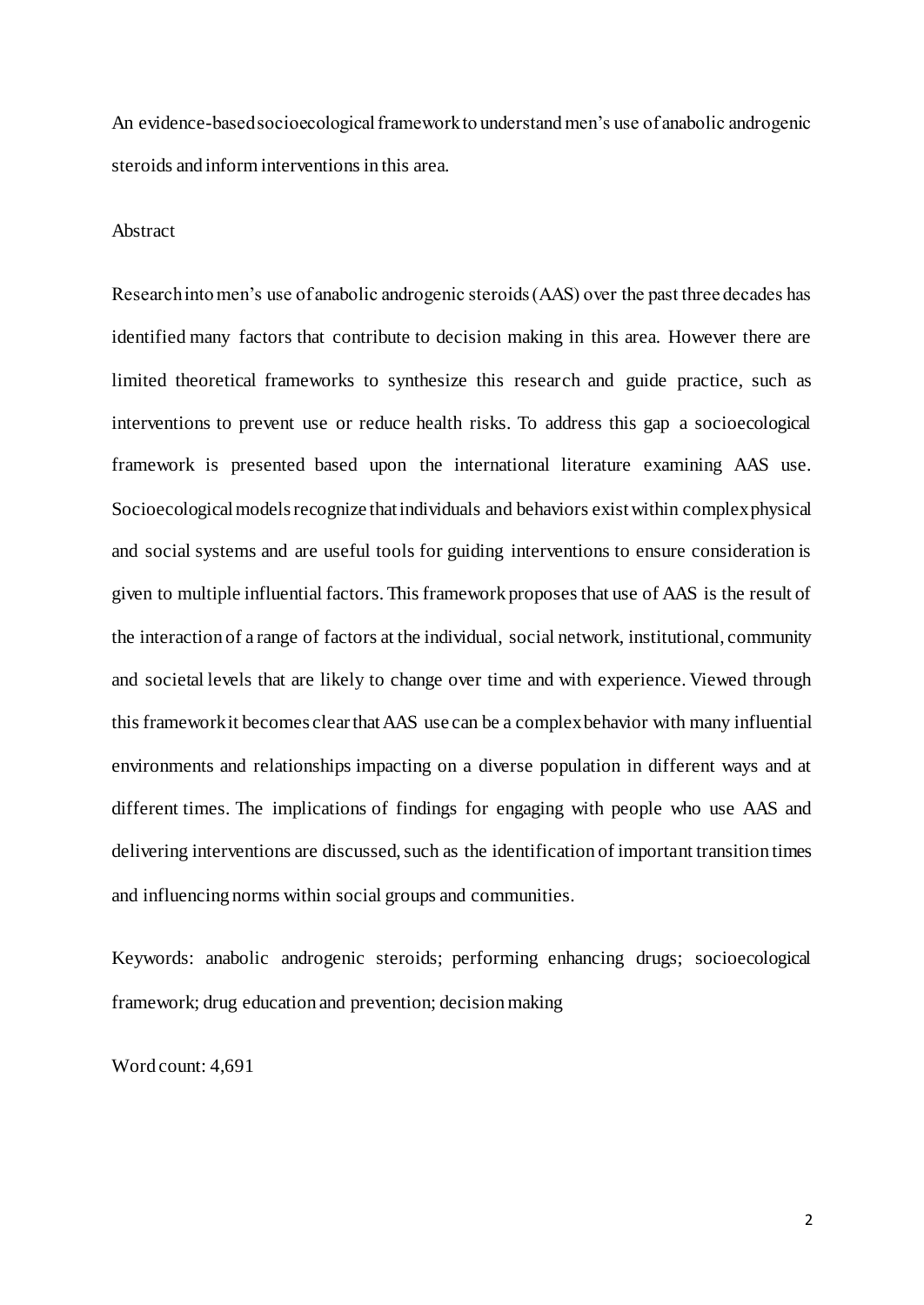An evidence-based socioecological framework to understand men's use of anabolic androgenic steroids and inform interventions in this area.

# Introduction

## Anabolic androgenic steroids

Anabolic androgenic steroids(AAS) are the most prominent of a range of substances used to modify appearance and performance. Global prevalence has been estimated at 6.4% amongst males(Sagoe, Molde,Andreassen, Torsheim, & Pallesen,2014) withuse increasinglycommon outside of sporting environments (McVeigh & Begley, 2016; Pope, Kanayama, et al., 2014; Sagoe, Molde, et al., 2014). Although AAS can be used without harmful consequences in clinical settings,far greater doses are observed outside these environments (Pope, Kanayama, et al., 2014) where the quality of substances purchased cannot be controlled. Evidence increasingly suggests that this use is associated with a wide range of acute and chronic adverse health consequences(Pope, Wood, et al., 2014) and consequently interventions are required to reduce harmful use of AAS and improve health outcomes for those using them.

## The socioecological model

In order to understand a behavior it is important to recognise that it does not exist in isolation, but is part of a wider system of intra- and inter-personal beliefs, behaviors, contexts and cultures (Michie, Atkins, & West, 2014). Like many other theories of behavior the socioecological model recognizes the influence of personal characteristics and immediate social influences, but also emphasizes the role of wider physical, social and cultural factors. The socioecological model places individuals within complex physical and social systems and suggests that health and behavior are a consequence of interactions between these individuals and their immediate and distal environments and experiences (Bronfenbrenner, 1986; Stokols,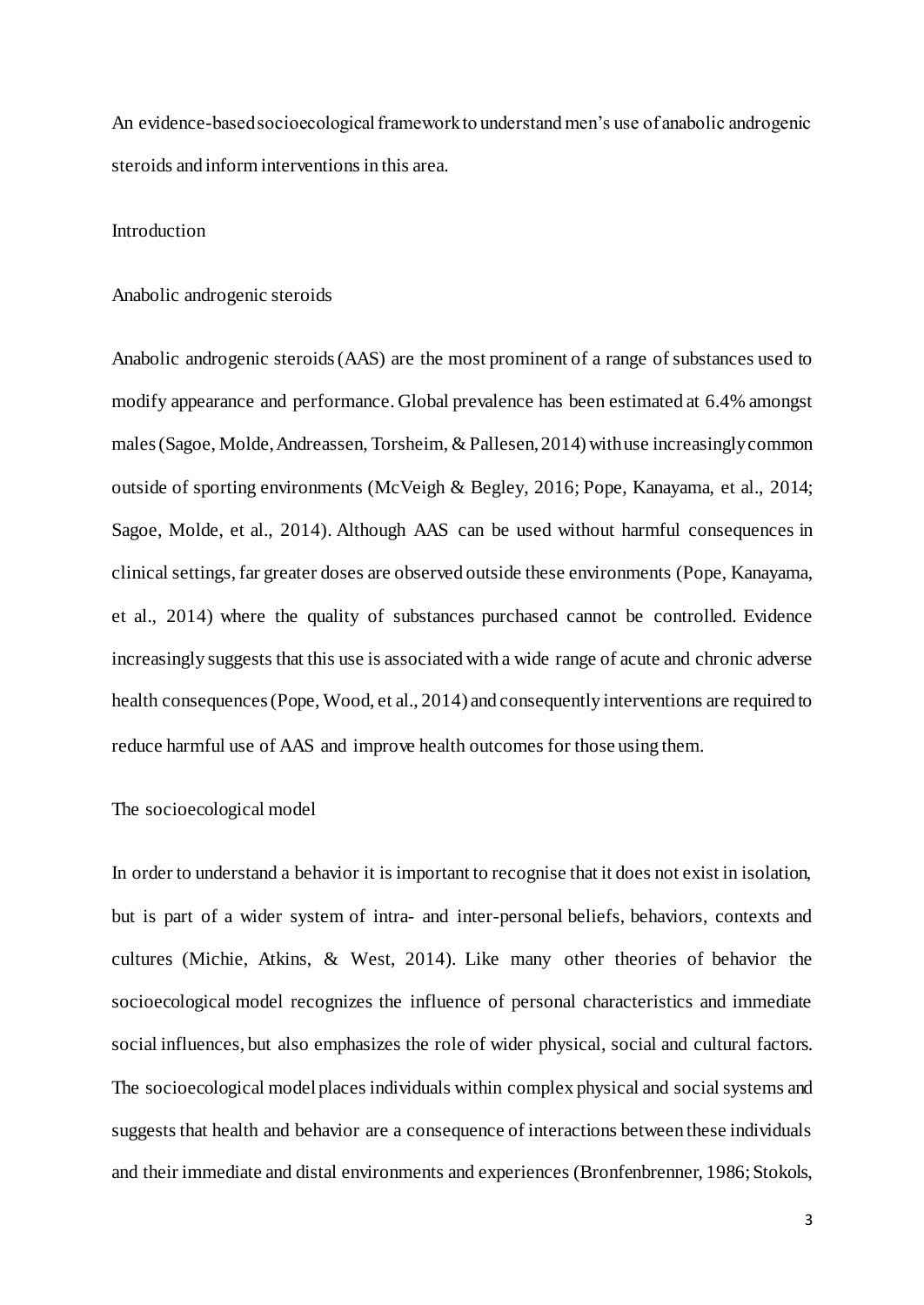1992). This is important because to develop effective interventions researchers should consider both individuals and the complex systems and environments in which they operate, and the interactions that occur between them (Sniehotta et al., 2017). The socioecological framework suggests interventions need to address multiple levels in order to achieve sustained behavior change (Sallis & Owen, 2015). However, it appears that behavioral interventions have tended to focus solely on individual and intrapersonal factors and rarely sought to influence community, institutional and societal level factors (Golden & Earp, 2012) which has also been identified with AAS interventions (Bates et al., 2017).

## Aim and purpose

A body of evidence has been developed over the past three decades pointing towards a variety of factors that influence choices relating to AAS use amongst different groups and in different environments. Together these studies have highlighted the variability amongst people who use AAS, but there are a lack of frameworks bringing this evidence together to stimulate and guide interventions. This work attempts to address this by bringing together quantitative and qualitative research examining experiences and beliefs about AAS to present AAS use through a socioecological framework. Frameworks of this nature have been successfully applied to understand and guide policy relating to a variety of behaviors such as violence (Smith Slep, Foran, & Heyman, 2014), physical activity (Elder et al., 2007) and smoking (Corbett, 2001) where, as with AAS, decisions may be effected by factors at different levels. Discussing the different influences on AAS use and how these influences interact to effect decision making in one framework will support the development and implementation of interventions, such as those that aim to prevent or reduce use of AAS or to improve health outcomes and healthy behaviors amongst users.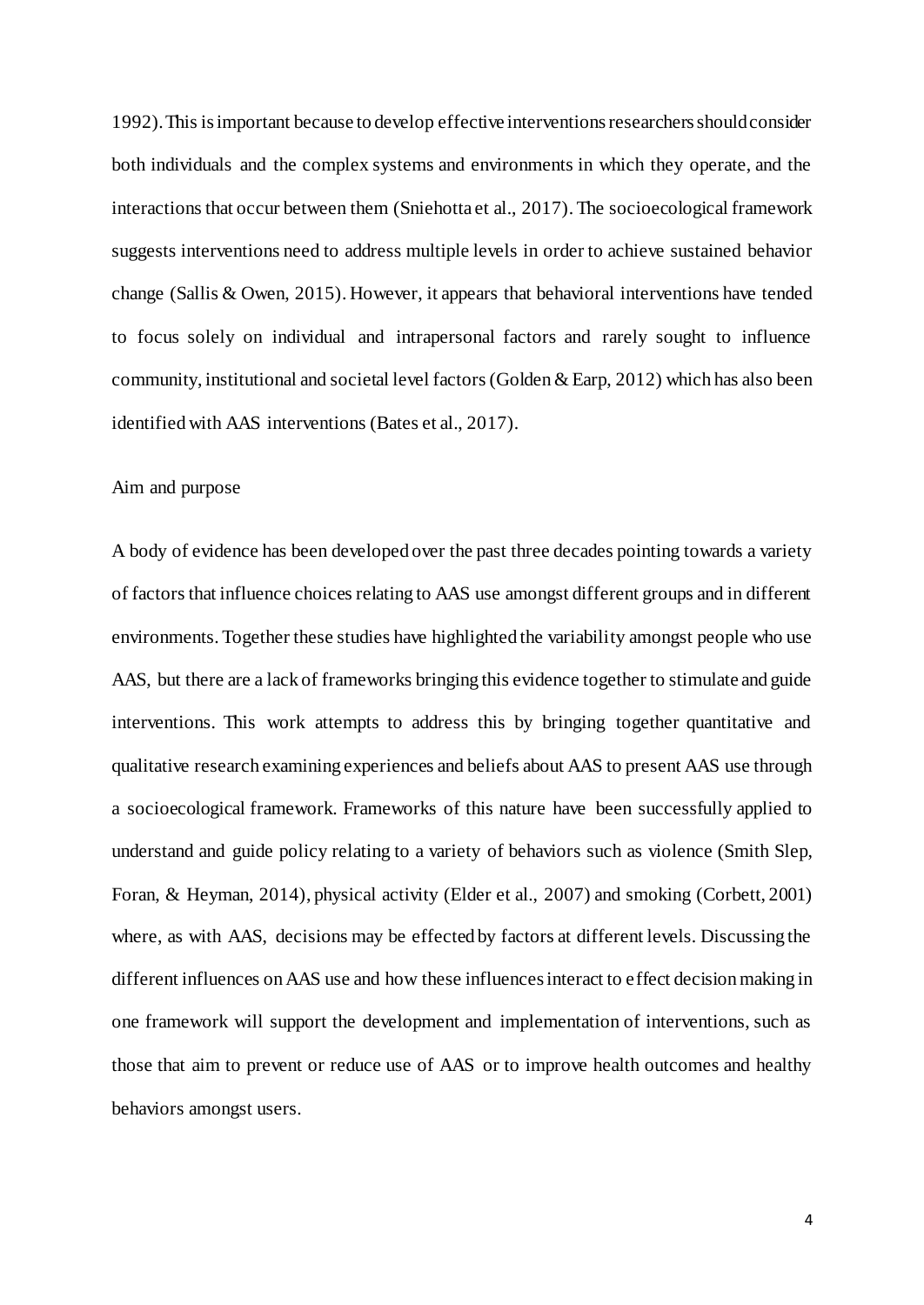Methods and approach

Researchers have sought to increase understanding on AAS use over the past three decades. Recently, three systematic reviews of the literature (Brennan, Wells, & Van Hout, 2016; Nicholls et al., 2017; Sagoe, Andreassen, & Pallesen, 2014) have identified the motivating and risk factors for AAS use within this literature. This article builds upon this work by bringing together the evidence identified on AAS decision making within these three reviews, alongside additional studies within this evidence base, into one framework.

Articles included within these three reviews were examined to identify factors that influenced AAS decision-making. Evidence from studies of all methodological designs were eligible to be included within the framework. This included studies predominantly based upon interviews and surveys that focused on any population or setting (such as, but not restricted to bodybuilders, gym members, elite or non-elite athletes, prisoners, young people) and considered AAS use in any non-medical context. The reference lists of studies included within the three reviews were reviewed to identify additional relevant studies and citation searching was carried out to identify newer articles not included within these reviews.

Identified articles were reviewed and where study findings related to causes or influences on AAS use, including those relating to initiation, continuation and cessation, these were extracted. These factors were grouped together thematically and then organized using a socioecological framework. The framework, presented in figure 1, presents use of AAS as the result of the interaction between an individual's biological and demographic characteristics, beliefs and experiences; the norms, attitudes and pressures in their social networks and relationships; the institutions and environments where these social relationships occur; the characteristics of the communities they experience; and the norms and policies of the wider society these influences exist within. Relevant theoretical concepts and evidence from outside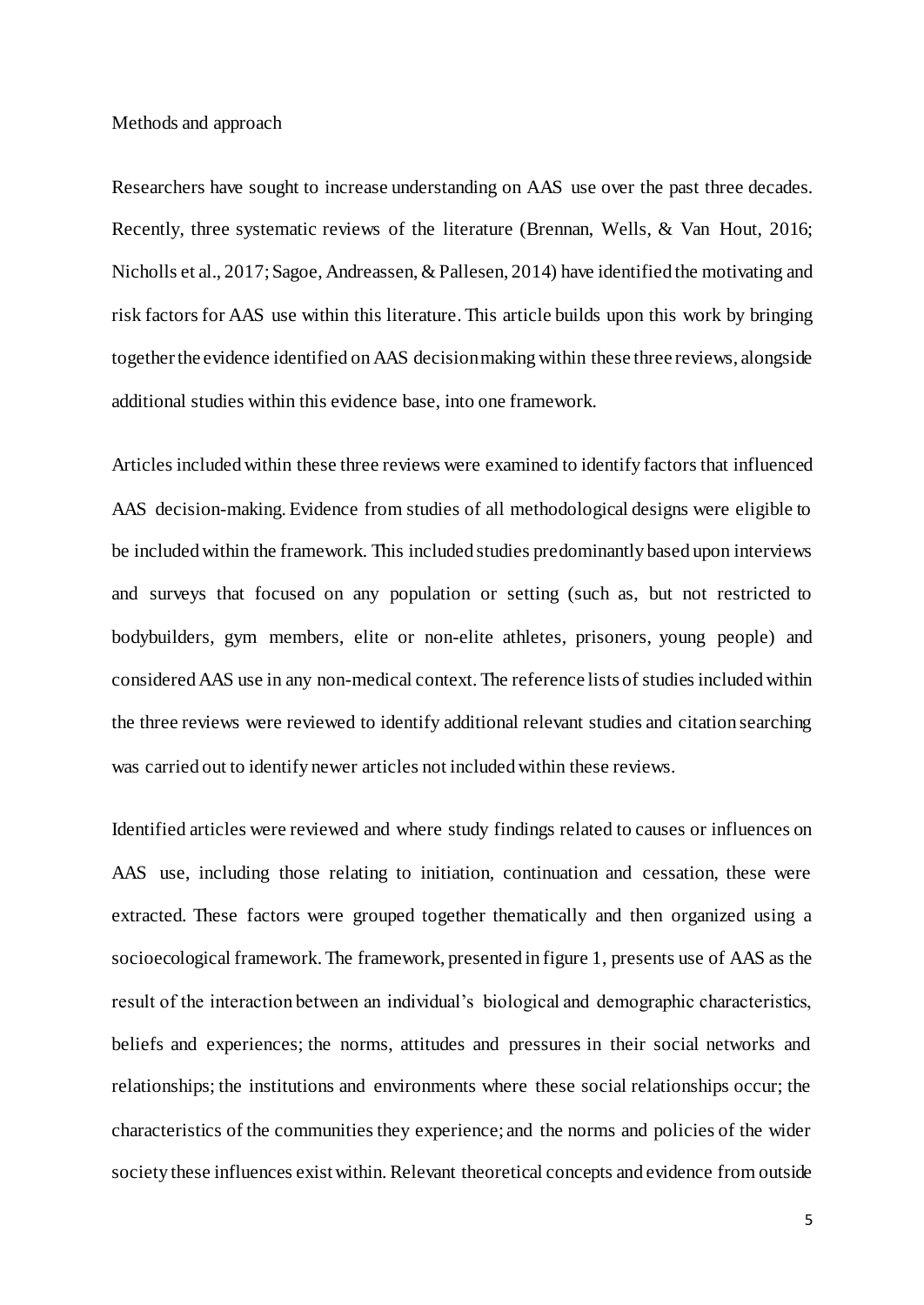the AAS evidence base was brought into the discussion of the framework alongside the evidence identified in this study to provide context to findings within each layer of the framework.

## [Figure 1 here]

#### Findings: Levels within the framework

The factors identified as influencing AAS use are presented here through the levels in the framework. The originator of the theory of ecological systems, Urie Bronfenbrenner, updated his model to include what he termed the chronosystem to allow for the influences of time and environments that individuals experience at different points in their life (Bronfenbrenner, 1986). To understand AAS use it must be accepted that individuals will move in and out of different leisure environments, workplaces, social networks and communities over their lifetime. At many important transition points in their life (e.g., starting a career, entering higher education), individuals will be exposed to new influences in new settings and these can all effect their decision-making. Therefore, within each level in the framework the impact of time and experiences is recognized.

## Individual level

Prevention interventions for AAS have typically focused on changing individual level factors (Bates et al., 2017) andevidence suggests that attitudes, beliefs and personal traits do contribute to decisions about AAS use. Recent work has sought to develop a typology of male AAS users based around their individual characteristics (Christiansen, Vinther, & Liokaftos, 2016). The typology includes four ideal types, but recognizes that there is much further variation in characteristics and approaches to AAS use. Beliefs about appearance and AAS (Bloodworth, Petroczi, Bailey, Pearce, & McNamee, 2012; Judge et al., 2012; Lucidi et al., 2008) and their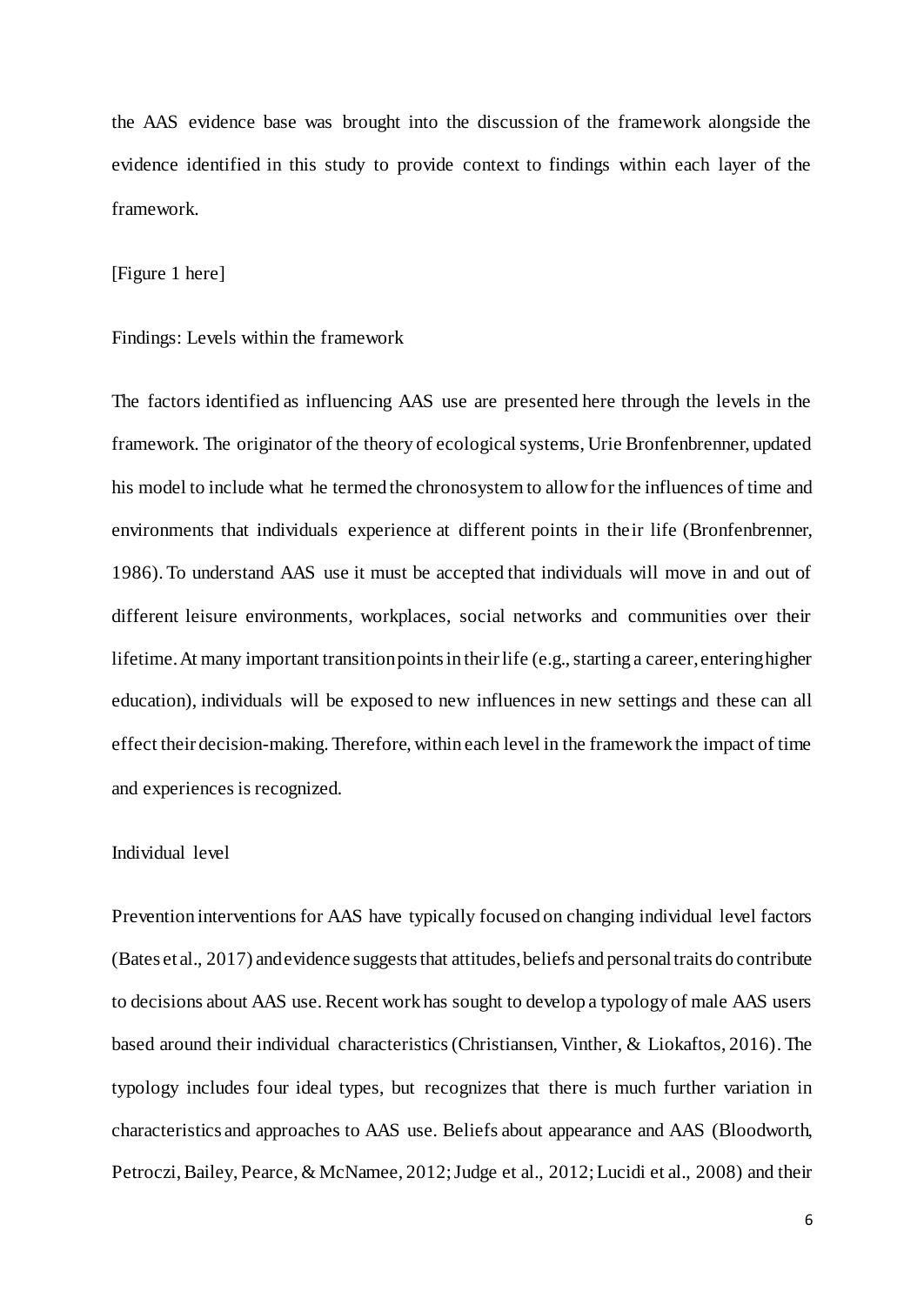use by others (Woolf, Rimal, & Sripad, 2014) have been identified as important and attitudes are likely to be reinforced or changed through personal experience over time. It is commonly identified that individuals may initiate use of AAS to overcome perceived genetic physical limitations (Grogan, Shepherd, Evans, Wright, & Hunter, 2006; Hanley Santos & Coomber, 2017; Kimergård, 2014; Van Hout & Kean, 2015). This suggests that biological factors such as muscularity and body shape that can be achieved through natural and chemical means, as well as the body's response to AAS, will influence decision-making.It has also been suggested that some individuals may be more susceptible to AAS dependence due to biological characteristics. For example, variations relating to the neuroendocrine system and neurotransmitter mechanisms may increase or reduce vulnerability to severe withdrawal symptoms following cessation of AAS (Kanayama, Brower, Wood, Hudson, & Pope, 2009). Certain demographic factors have also been associated with AAS. Use is more prominent amongst males, and while initiation occurs within a wide age range it is most likely before age 30 (Sagoe, Andreassen, et al., 2014).

Factors such as high drive for muscularity or muscle dysmorphia (Jampel, Murray, Griffiths, & Blashill, 2016; Zelli, Lucidi, & Mallia, 2010), holding masculine values (Keane, 2005), valuing traditional male roles (Kanayama, Barry, Hudson, & Pope, 2006) and low levels of self-esteem (Blank, Schobersberger, Leichtfried, & Duschek, 2016; Nicholls et al., 2014) have been associated with increased likelihood of AAS use. Other personal factors identified include a history of abuse or bullying (Dennington, Dillon, Finney Lamb, & Larance, 2008; Petrocelli, Oberweis, & Petrocelli, 2008), the tendency for risk taking behaviors (DuRant, Escobedo, & Heath, 1995; Pedersen & Wichstrøm, 2001) and moral disengagement (Judge et al., 2012; Mallia et al., 2016). The SE framework recognizes the significance of these individual level factors, but suggests that they become more important in, and can be influenced by, certain environmental and social contexts.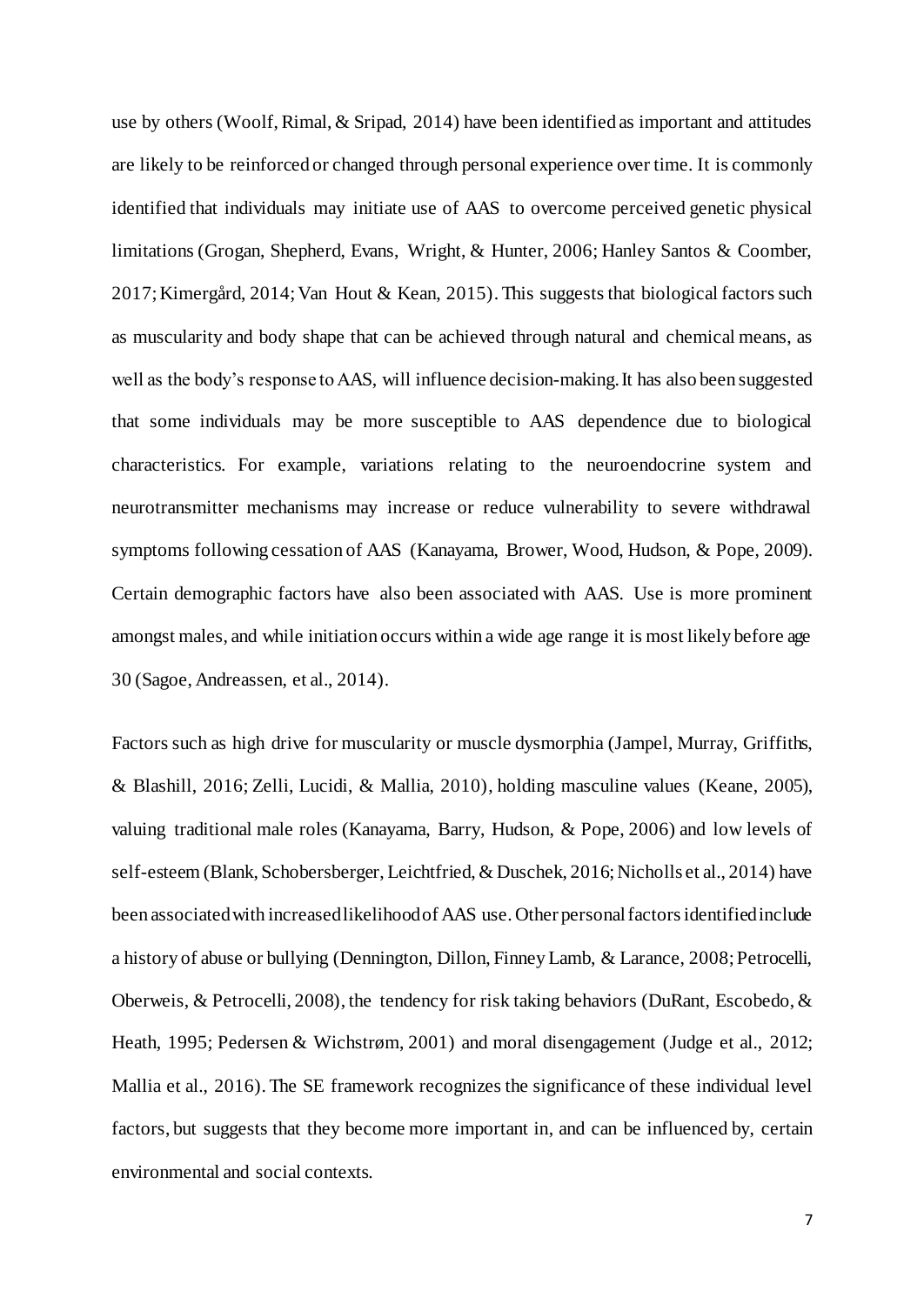#### Social network level

The evidence points towards the importance on AAS use of relationships and social networks in many different environments. Mixing with others who use AAS can be influential through normalizing and providing access to AAS (Boardley & Grix, 2014; Dennington et al., 2008; Maycock & Howat, 2005), and facilitating the diffusion of information (Grogan et al., 2006; Kimergård, 2014; Maycock & Howat, 2005). Similarly, the increased acceptability of, and positive attitudes towards, AAS by significant others (Lucidi et al., 2008; Zelli, Mallia, & Lucidi, 2010), and, for athletes in their support team such as coaches, trainers and medical staff (Hoffman et al., 2008; Madigan, Stoeber, & Passfield, 2016; Nicholls et al., 2014; Stilger & Yesalis, 1999) are likely to impact on use. Pressure from peers (Midgley, Heather, & Davies, 1999; Wroble, Gray, & Rodrigo, 2002) as well as perceived pressure to use AAS in order to compete with peers who are already doing so may also encourage uptake and continued use (Canadian Centre for Ethics in Sport, 1992; Grogan et al., 2006; Olrich & Ewing, 1999; Petrocelli et al., 2008).

A substantial body of evidence points towards the importance of the social benefits from AAS use as contributing towards behavior. The desire to fit in and gain approval is likely therefore to be important in initiation, while positive reinforcement and a sense of belonging may drive continued use. Work exploring the experiences of individuals who use AAS has consistently identified social recognition and peer approval as important benefits from the physique gains achieved with the help of AAS (Dennington et al., 2008; Hanley Santos & Coomber, 2017; Kimergård, 2014; Olrich, 1999; Olrich & Ewing, 1999; Petrocelli et al., 2008; Ravn & Coffey, 2016). Researchers have documented the importance of socialization associated with AAS use amongst groups such as body builders (Maycock & Howat, 2005, 2007) and doormen (Monaghan, 2003). The influence of others from networks of AAS users extends beyond their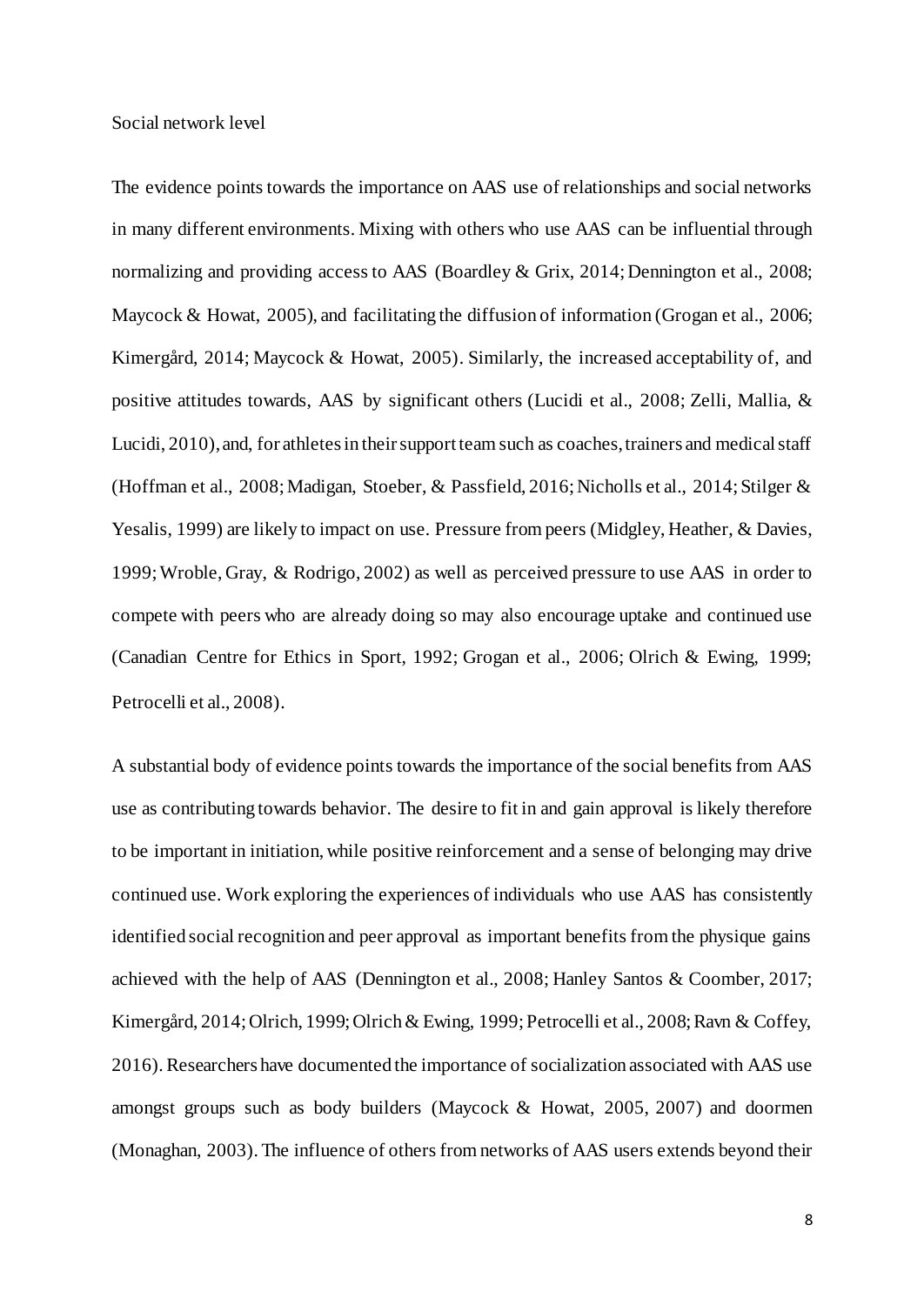substance use into lifestyle and behavior (Fussell, 1991; Maycock & Howat, 2007). Additionally, in an AAS culture a shared perception of safety regarding risky practices may support increased risk taking in these environments (Kimergård & McVeigh, 2014a). Comparisons can be made with the 'risk environments' theorized for other groups who use drugs where belonging to a group with similar values and beliefs helps rationalize risk and make it acceptable (Rhodes, 1997, 2009).

The association between AAS use and enhanced social status and belonging has also been identified in online communities (Smith & Stewart, 2012). The growth of the internet has increased the amount of information available on AS, which may enhance feelings of capability and safety amongst users (Kimergård, 2014) and make available information that previously would have been predominantly transferred within sub cultures. Online forums are popular amongst many AAS users and facilitate the sharing of experiences and information (Smith & Stewart, 2012). Further, AAS are easily purchased online from a number of websites (McBride, Carson, & Coward, 2016).

## Institutional level

Social environments and organisations are settings where important information is disseminated, interactions occur and relationships develop that are particularly influential to AAS use. Participation in competitive or non-competitive weight training and sports where strength and physique are important are risk factors (Nicholls et al., 2017) and gym and sporting environments are perhaps most frequently discussed in relation to AAS. Where use is common, the acceptability (Boardley & Grix, 2014; Dennington et al., 2008) and normalization (Boardley & Grix, 2014; Dennington et al., 2008; Grogan et al., 2006; Hanley Santos & Coomber, 2017) of AAS in that environment appears to facilitate use in others and provides access to suppliers and information providers. Environments and institutions where AAS use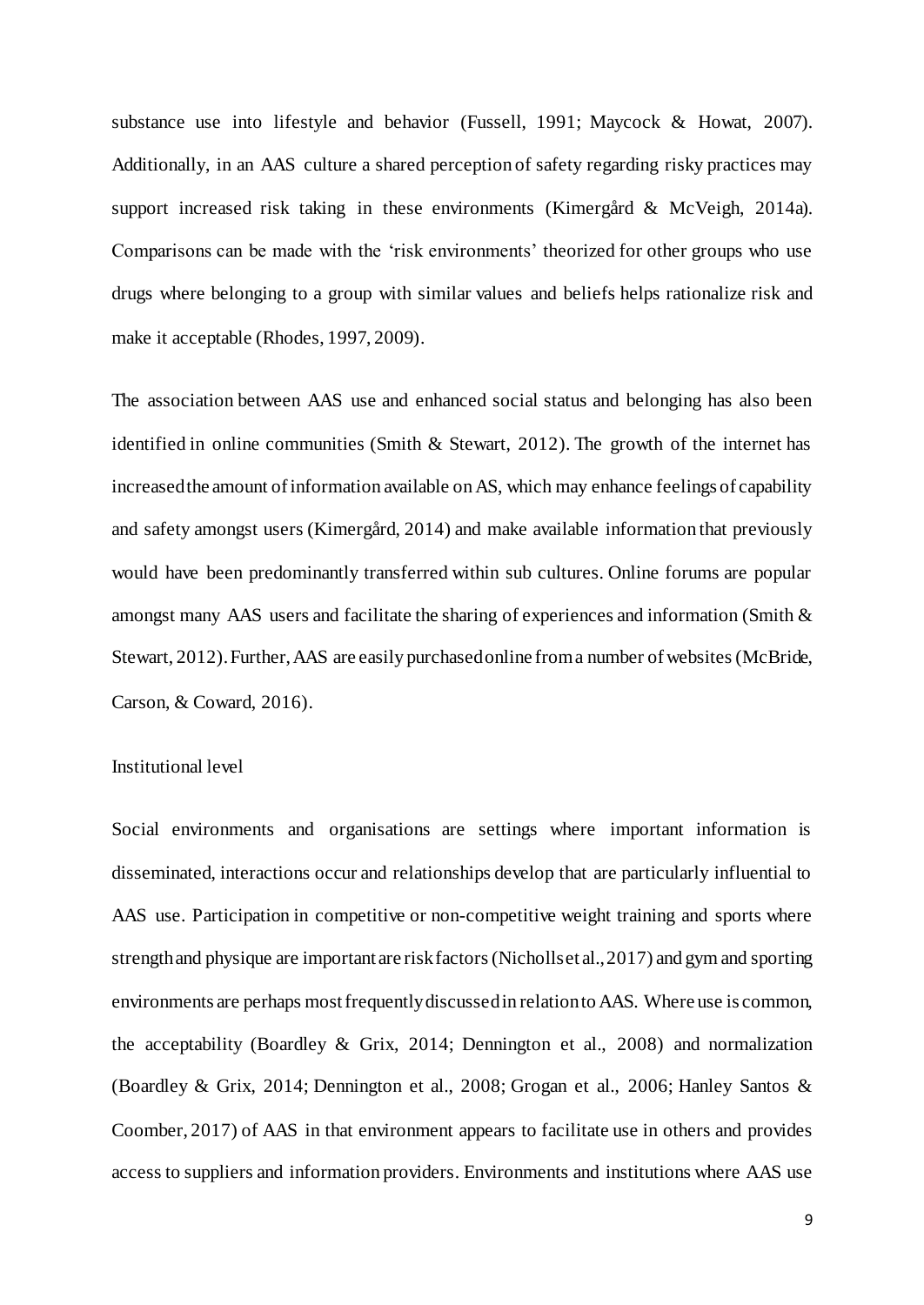is seen as normal, acceptable (by both users and non-users) and beneficial may be conducive to initiating and continuing use. Individuals who otherwise would not have considered using AAS, for example a young person entering a gym or competitive sporting environment may find peers having a significant impact upon their AAS decision making.

'Normalization' effects have also been identified in the workplace (Hanley Santos & Coomber, 2017). The occupational use of AAS has been discussed relating to professions such as police officers (Hoberman, 2015, 2017; Turvey & Crowder, 2015), doormen (Maycock, 1999; Maycock & Howat, 2007; Midgley, Heather, & Davies, 2001; Monaghan, 2003) and army personnel (Hoberman, 2017). This may help to achieve the strength and size perceived to be important for dealing with risky scenarios and to achieve the physique expected by employers and colleagues. Similarly, in prison environments prisoners may feel that projecting strength is important for reasons of safety, with this population identified as one of the most 'at risk' groups for using AAS (Sagoe, Molde, et al., 2014). Within certain environments the perceived benefits from AAS may outweigh any perceived risks in a way that might not occur outside of that context.

### Community level

Individuals and institutions should be considered within the context of the communities they exist within. Cohen and colleagues (D. A. Cohen, Scribner, & Farley, 2000) identified four categories of structural factors within communities that influence health behaviors including i) the availability of consumer products, ii) physical structures, iii) social structures and iv) cultural messages. According to Cohen's model, the enforcement of policies and laws, access to environments and institutions conducive to or accepting of AAS, community norms about and prevalence of AAS and access to healthcare services impact upon AAS behaviors of the local population.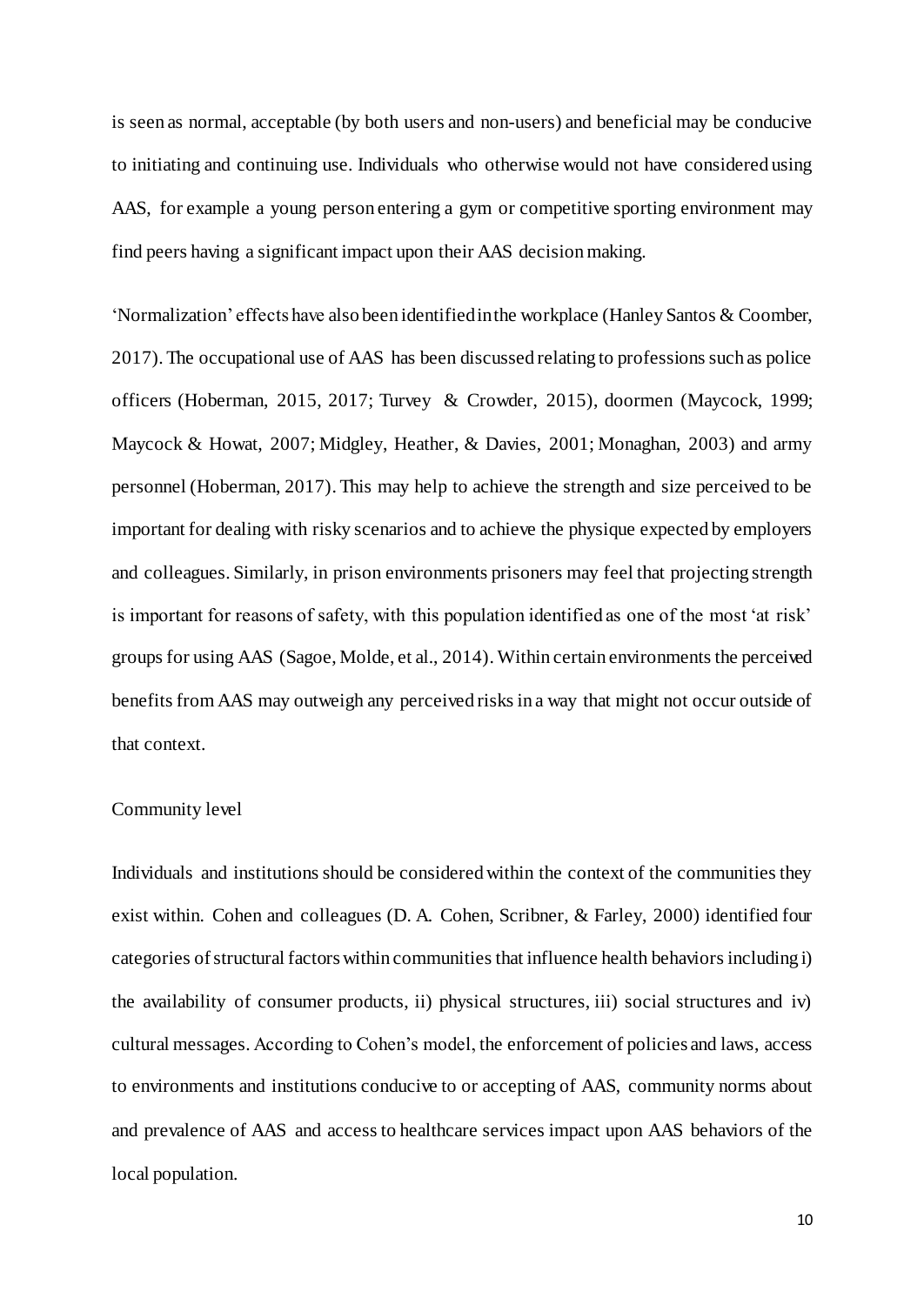Access to and prevalence of environments such as those discussed in the institutional level will vary between communities. Examples may include the increased prevalence of hard-core bodybuilding gyms or manual occupations in more deprived or working class areas. Further, manual occupations have been linked with masculine and physical cultures and traditional male roles (Dolan, 2011; Nixon, 2009). These masculine values are evident at the community level and can be reinforced amongst boys from an early age (Evans, Frank, Oliffe, & Gregory, 2011) and in more working class communities may particularly be associated with toughness and success (Dolan, 2011). The relationship between AAS and socioeconomic status is not straightforward, however: Individuals who use AAS are more likely to be employed than those who use other illicit drugs and rates of educational achievement, employment and income amongst AAS using populations have been demonstrated to be comparable or better than average (J. Cohen, Collins, Darkes, & Gwartney, 2007; Westerman et al., 2016). Purchasing AAS along with nutritional supplements and other substances often used concurrently to further enhance physique or manage AAS side effects (Sagoe et al., 2015) for long periods of time, along with additional costs such as gym membership and equipment, indicates that a commitment to the bodybuilding lifestyle can be expensive.

The availability of appropriate healthcare services and the level of engagement between health professionals and the local population of AAS users will influence health seeking behaviors, information provision and treatment opportunities. In countries such as the UK and Australia needle and syringe programmes are a common source of injecting equipment (Dunn, Henshaw, & McKay, 2016; Kimergård & McVeigh, 2014b) and with AAS associated with a range of acute and chronic adverse effects(including those associated with needle sharing) healthcare is important. However many users may be reluctant to engage with healthcare services (Zahnow, McVeigh, Ferris, & Winstock, 2017) and report concerns about stigma, knowledge and attitudes of health professionals that may reduce contact (Dunn et al., 2016). Men with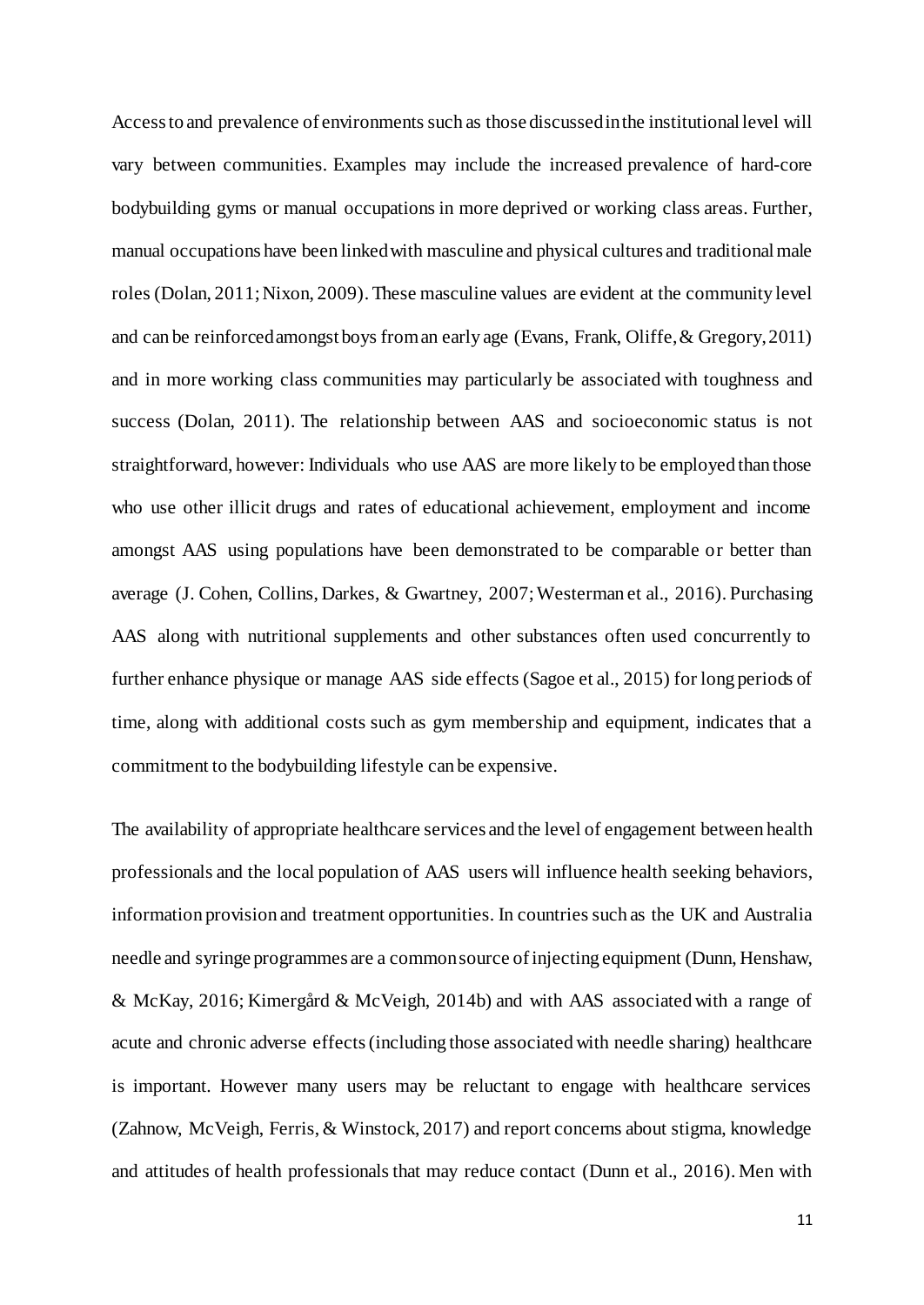strong masculine values may be reluctant to engage with the health care system (Courtenay, 2000; Springer & Mouzon, 2011). Further, where healthcare coverage is inadequate this can have adverse health effects for AAS users (Griffiths, Henshaw, McKay, & Dunn, 2017).

#### Societal level

At this final level factors are included that together generate the societies that AAS users exist within, and promotes norms and expectations regarding body image, gender stereotypes and AAS use. These concepts have been explored extensively by Harrison Pope and colleagues. They suggest that increases in body insecurity and desire to increase muscularity amongst males in many parts of the world over the past decades reflect Western societal expectations regarding the male physique and unrealistic body ideals that AAS may help to reach towards (Pope, Phillips, & Olivardia, 2000). Pope suggests this is reflected in portrayals of strong men, such as the increasingly muscular physiques of male action heroes and children's toys. Research with men who use AAS has suggested that some were influenced by images and portrayals of AAS and muscular physiques in media such as men's and fitness magazines (Dennington et al., 2008) and social media (Van Hout & Kean, 2015) and AAS prevalence is higher worldwide in regions where muscularity is associated with masculine values (Sagoe 2014). It is clear however that most men who are exposed to such images and ideals will not go on to use AAS and it is important to consider why these portrayals resonate with some individuals but not with others. This may reflect the interacting influences of other factors explored in this framework such as values and beliefs regarding muscularity, masculinity and AAS inherent in communities and individuals.

The role of media and cultural influences may be in promoting muscular and lean body ideals, rather than explicitly AAS, and different forms of media exposure have been associated with attitudes and expectations relating to muscularity and body dissatisfaction. For example,

12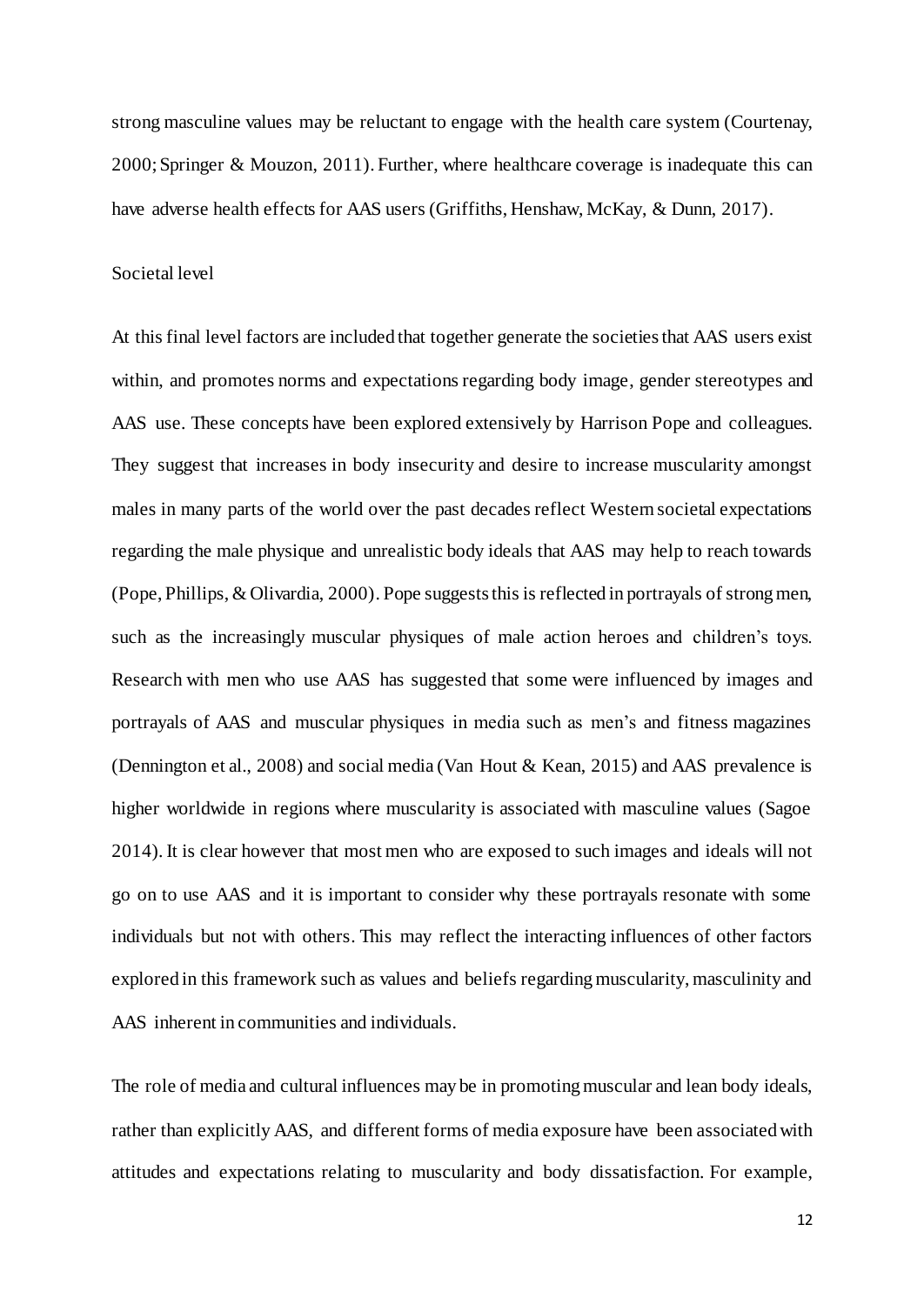exposure to increasingly muscular and lean images of male characters in video games has been linked to body and muscle dissatisfaction and more muscular body ideals (Agliata & Tantleff-Dunn, 2004; Barlett, Vowels, & Saucier, 2008; Harrison & Bond, 2007). Similarly, depictions of men on television and film are typically more muscular and lean than the average man (Dallesasse & Kluck, 2013; Lin, 1998; Morrison & Halton, 2009) and time spent watching television has been associated with increased drive for muscularity (Cramblitt & Pritchard, 2013). When individuals feel unable to match these body standards reinforced through cultural representations of the male physique they may be more likely to use AAS. Indeed, the prevalence of AAS amongst western in comparison to Eastern cultures is indication of the importance of these cultural factors (Kanayama & Pope, 2011). A recent study identified a positive correlation between the level of news coverage regarding AAS use amongst athletes and celebrities and public interest in AAS in Peru, as measured through internet searches (Avilez, Zevallos-Morales, & Taype-Rondan, 2017). This raises the question of how the public responds to media coverage of high profile cases of AAS use and prevalence in the general population. It is possible that increased coverage in AAS and establishes perceptions of normality and acceptability, and behavioral theories have long pointed to the influence that belief about the prevalence of a behavior holds.

Finally, there are many examples of policies that can influence AAS use. Most sporting organisations ban AAS alongside other performance enhancing drugs (PEDs) (WADA, 2017), with drug testing policies commonly implemented for elite sportspeople as part of efforts to reduce PED use. These are seen as a deterrent by some athletes but not others (Overbye, 2017) and some athletes may seek alternative PEDs not identified through testing procedures or exploit exemption policies allowed for those with legitimate medical conditions (Harper & Donnor, 2017). The effectiveness of these policies may be influenced by factors within other levels in this framework such as attitudes of individuals and their significant others towards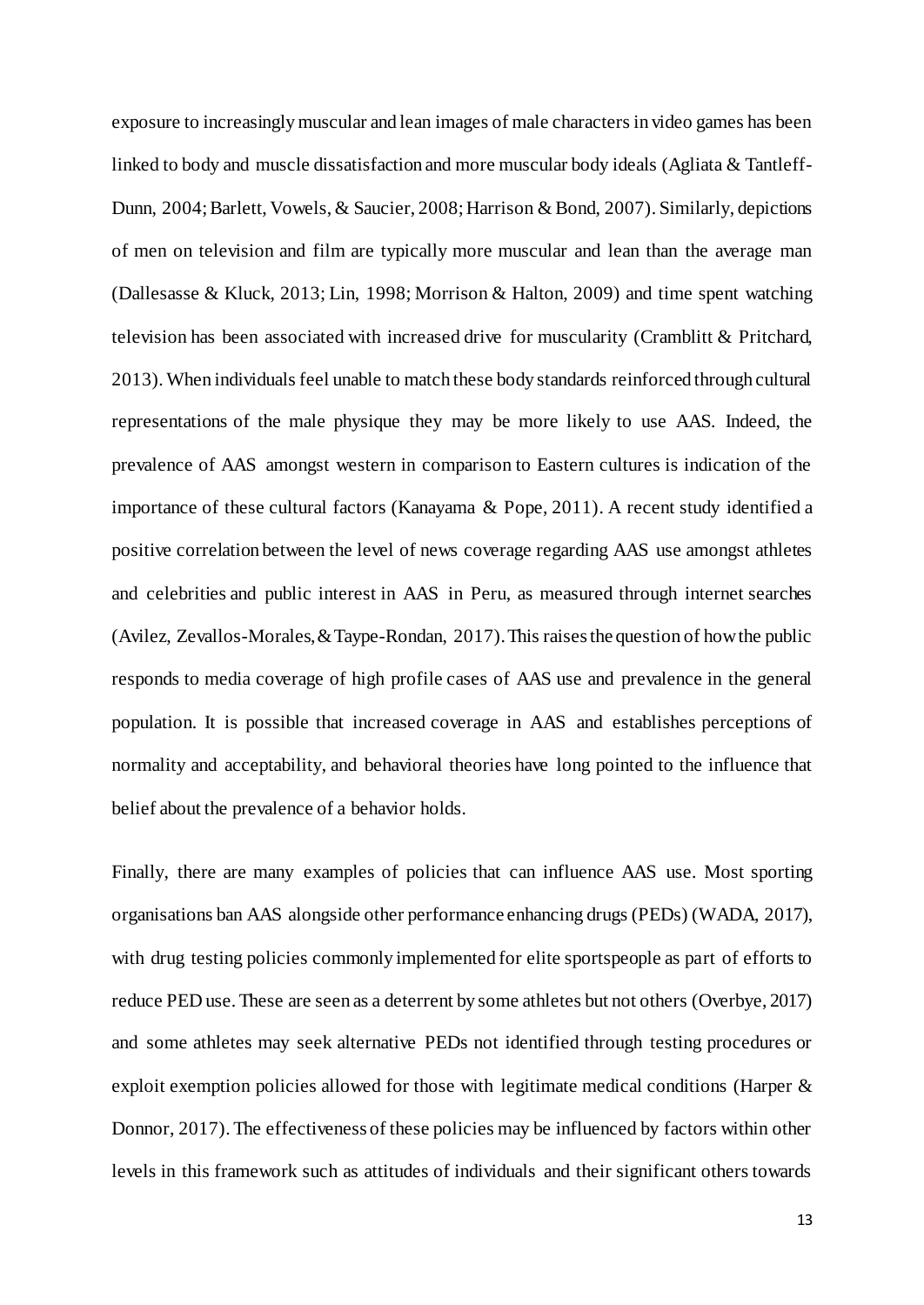drug testing and consequences of being caught. Governments can influence the availability and acceptability of AAS through laws, which vary by country. For example, in the UK personal possession is legal while supplying AAS is an offence and there are restrictions on importing AAS purchased outside of the UK or online. In the USA possession is illegal, unless prescribed. The commissioning and funding of services or materials designed to educate or to reduce harm associated with AAS, such as clinics, needle and syringe programmes, or information websites and hotlines are examples of public policies that may influence AAS use and related behavior.

## Discussion

This framework helps us understand the association between AAS use and a range of factors that change over time as users experience new environments and develop new relationships and social networks. Further, this provides a framework through which to view routes for interventions to influence behavior and outcomes related to AAS use. To date, interventions have focused predominantly on individual level factors within school environments (Bates et al., 2017). As illustrated here however there are many other potential environments worthy of attention, and other influencing factors to consider when planning such interventions. For example there may be merit in changing knowledge and beliefs about body norms and AAS, but prevention efforts that fail to also recognise the importance of wider behavioral systems, for example social networks and the environments these networks are formed and interact in, are unlikely to achieve sustained benefits. Conversely, focusing on the wider systemic levels without considering individual behaviors is also likely to lead to ineffective interventions (Sniehotta et al., 2017) and people who use AAS represent a diverse population with different motivations, experiences and backgrounds.

A number of environments influence decisions relating to AAS such as gyms and sports clubs, workplaces, prisons, and healthcare services. Recognizing that these environments represent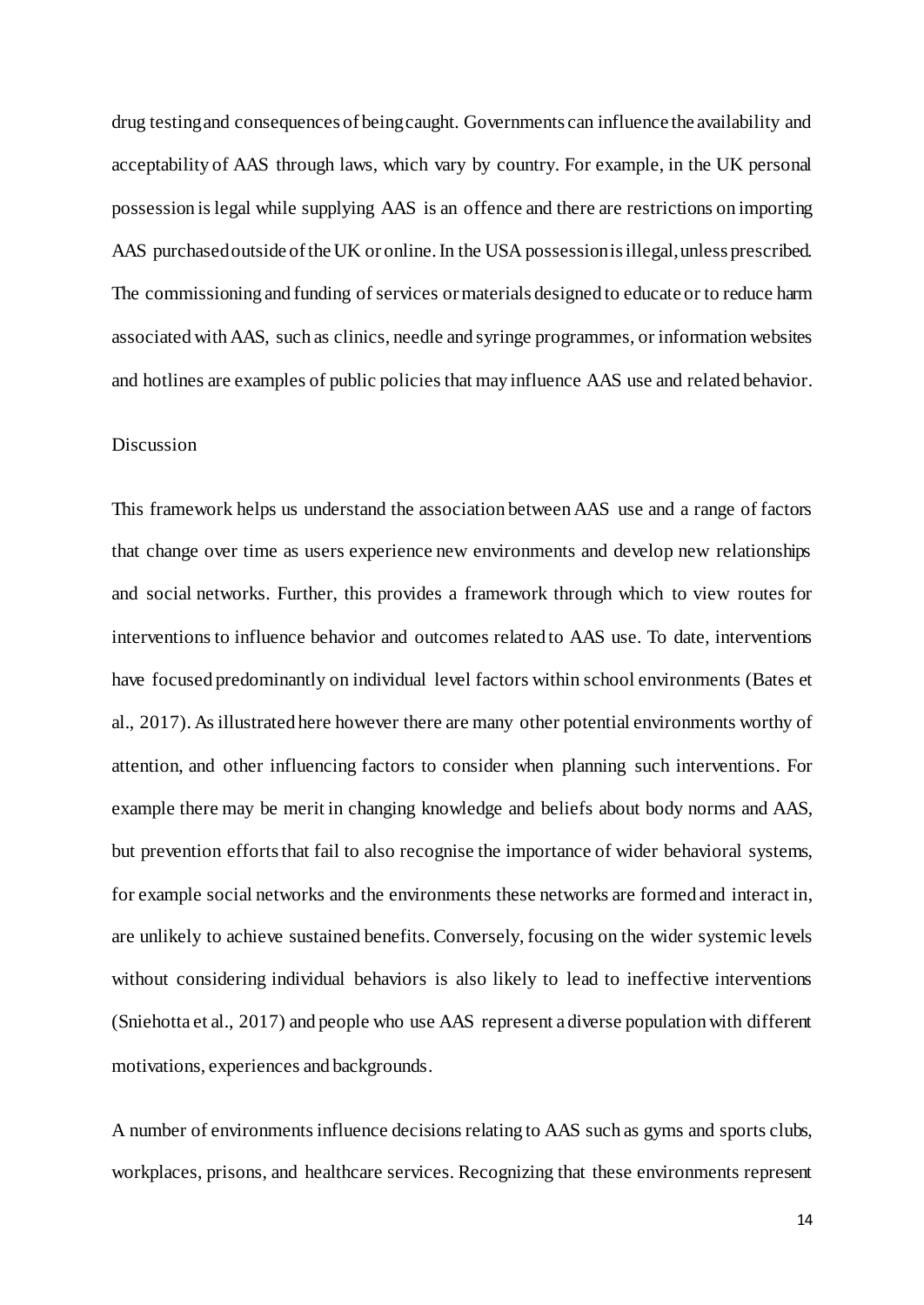dynamic ecological systems with individuals at the center and identifying the processes that drive AAS behaviors within them may help to support the development of effective interventions (Hawe, Shiell, & Riley, 2009). Throughout this article examples are provided that demonstrate how levels in the framework interact and help to explain why some factors may influence some individuals more than others at different times. A key concept underpinning the framework is the influence of time and experiences. It is expected that as individuals age and experience critical life events and new environments the factors that influence their decision making explored within this ecological framework will change. The timing for interventions will be important and approaches delivered at important transition times, such as upon entering environments where AAS are normalized or following injury or an adverse health outcome associated with AAS use, may be more likely to have a preventative or habit breaking impact.

While a broad range of factors influencing AAS use has been identified, the relative strength of these different factors at different times and for different populations is unclear. Studies to date have tended to explore potential predictors and causes of AAS use without seeking to compare these and future research could seek to quantify this to support interventions to focus on the most appropriate influencing factors for specific populations. The recent typology of AAS users (Christiansen et al., 2016) increases understanding of the types of people who use these substances and suggests that there is great variation in their characteristics, motives and approach. Therefore it is likely that the factors that influence decision making within this diverse population will vary greatly also. Using the typology and this framework together to identify which factors are more influential for different groups will help to continue recent progress in increasing understanding of AAS use and informing the responses of health professionals and policy makers.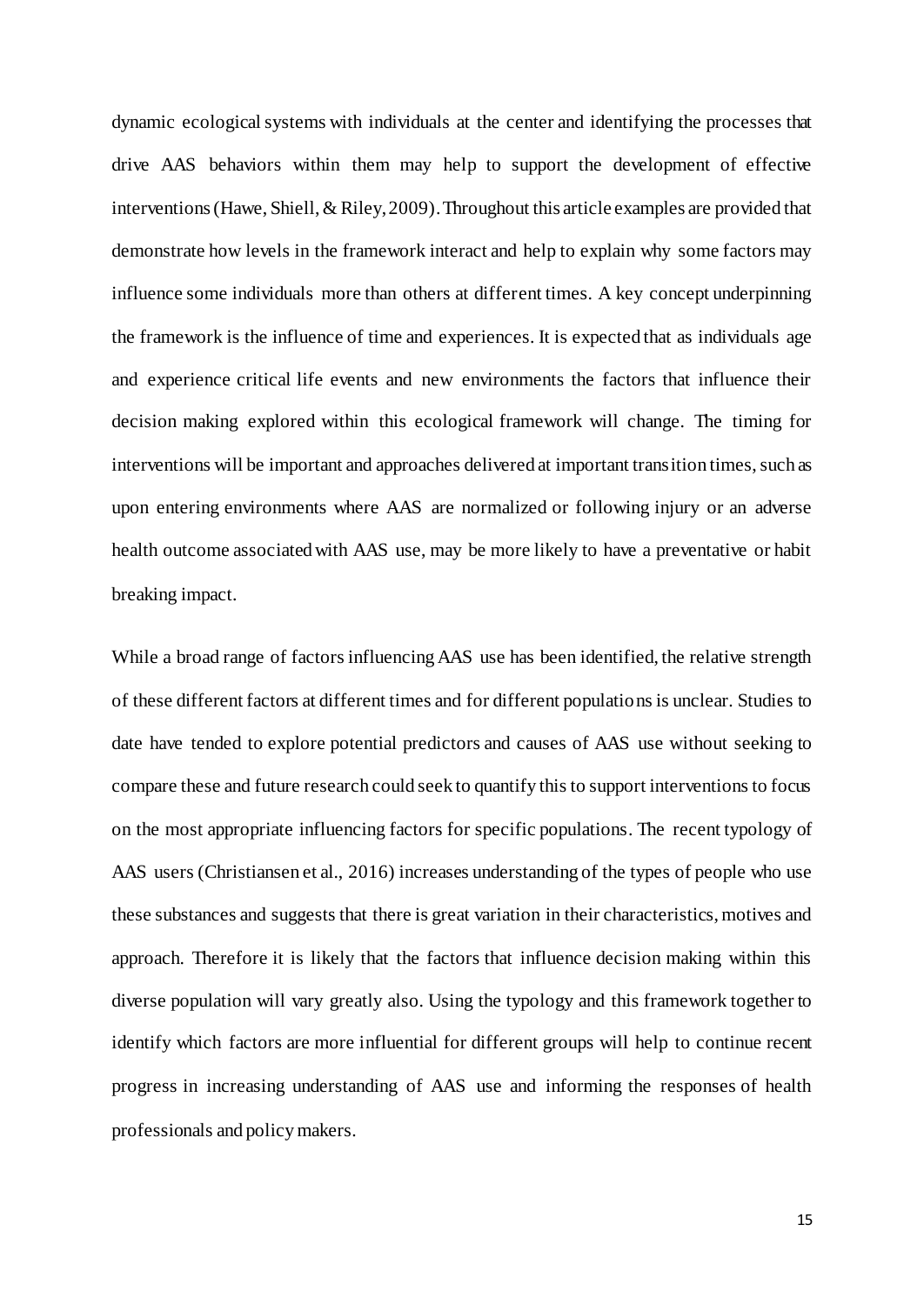Although the literature that informs this framework represents a substantial amount of evidence, it is likely that as the evidence base develops further this framework will require modification. For example, the majority of research in this field focuses on factors relating to the initiation of AAS and there is less investigation of later decisions such as changes in use, transitioning from oral to injectable AAS and cessation. Much of the research has focused on athletes, bodybuilders and strength training environments and may not represent many of this diverse population. Groups such as gay men, older men and those in prison environments may not be represented in this framework. Females also take AAS, but it cannot be assumed that they do so for the same reasons as men. Additionally it is clear that researchers to date have frequently focused on understanding individual and social influences on AAS use, and evidence at the community and organizational levels within this framework is more limited. Researchers seeking to understand health behaviours are becoming increasing aware however of the importance of exploring the wider systems in which individuals exist (Hawe et al., 2009; Peters, 2014) and further exploration of environmental factors will provide valuable context to understand AAS decision making.

Certain factors appear particularly influential across multiple levels in the framework. Perceived normalization and acceptability of AAS amongst social groups in different environments and communities appears to facilitate initiation and continued use and exposure to norms regarding related concepts such as masculinity and muscularity also appear important. Establishing healthy and desirable injunctive norms amongst groups and communities or correcting false descriptive norms about AAS prevalence may therefore be beneficial. Related to this, the role of significant others (for example peers, competitors or colleagues) as information providers, motivators and in reinforcing behavior and the desire to achieve recognition and social capital appears influential in a range of environments. The influence of other users is clear, and suggests that peers and influential others could have a positive role in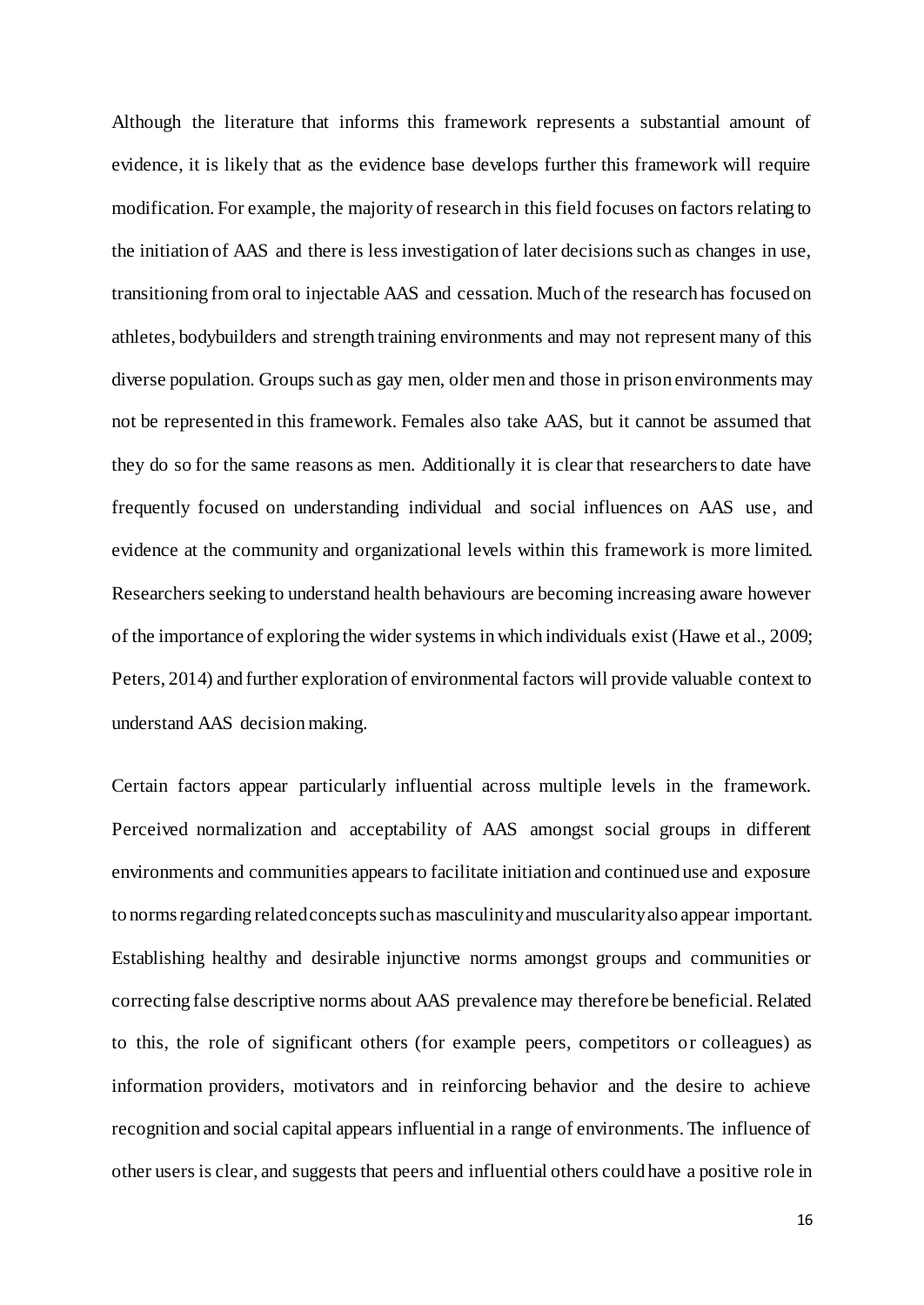delivering harm reducing and health promoting information to others in their networks and environments. More research on the dynamics of the social networks of users and their environments and investigating the diffusion of information within them may help understanding of how these relationships might be utilized. However, it remains important to consider these social networks in the context of the complex systems that people who use AAS operate within. Decisions are not the result of any one level of the system alone (De Savigny & Adam, 2009) and using this framework to explore factors across the different socioecological levels, and their interaction, will help ensure that those looking to understand AAS use or develop interventions account for this complexity.

# Conclusion

Using an ecological approach, this framework suggests that use of AAS is the result of the interaction of many factors at the individual, social network, institutional, community and societal levels that are likely to change over time. Increasing understanding of AAS use will support the development of effective interventions designed to prevent or reduce associated harms and interventions that recognise the influence of factors at the individual level and across the wider behavioral system may be more effective. The influences of peers, social networks and norms about AAS, muscularity and masculinity, particularly in the context of environments where AAS are associated with success or social rewards, appear particularly worth of attention.

Declaration of interest statement

The authors report no conflict of interest

## References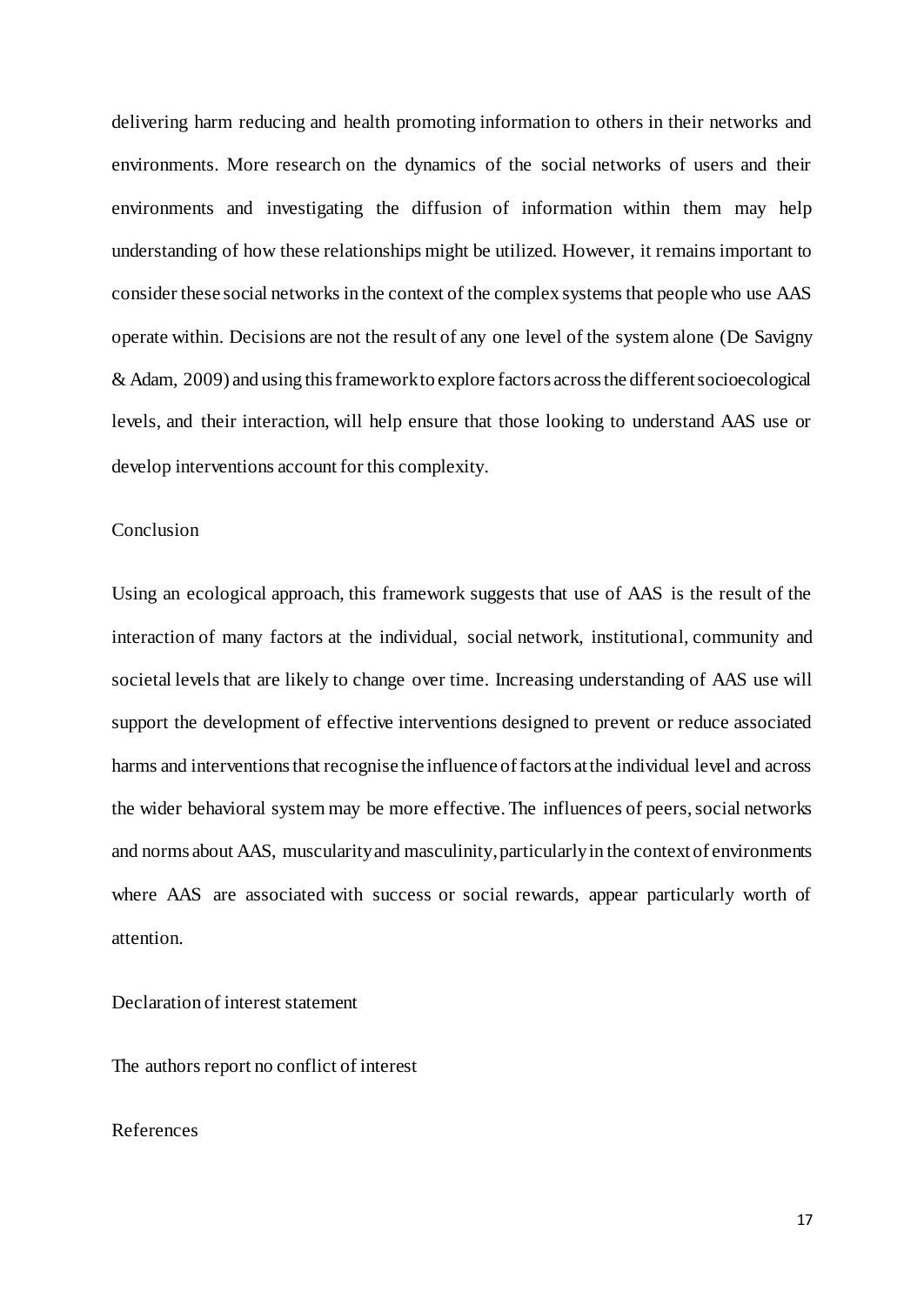- Agliata, D., & Tantleff-Dunn, S. (2004). The impact of media exposure on males' body image. *Journal of Social and Clinical Psychology, 23*(1), 7-22.
- Avilez, J. L., Zevallos-Morales, A., & Taype-Rondan, A. (2017). Use of enhancement drugs amongst athletes and television celebrities and public interest in androgenic anabolic steroids. Exploring two Peruvian cases with Google Trends. *Public Health, 146*, 29-31. doi:10.1016/j.puhe.2017.01.011
- Barlett, C. P., Vowels, C. L., & Saucier, D. A. (2008). Meta-analyses of the effects of media images on men's body-image concerns. *Journal of Social and Clinical Psychology, 27*(3), 279-310.
- Bates, G., Begley, E., Tod, D., Jones, L., Leavey, C., & McVeigh, J. (2017). A systematic review investigating the behaviour change strategies in interventions to prevent misuse of anabolic steroids. *Journal of Health Psychology, 0*(0), 1359105317737607. doi:10.1177/1359105317737607
- Blank, C., Schobersberger, W., Leichtfried, V., & Duschek, S. (2016). Health Psychological Constructs as Predictors of Doping Susceptibility in Adolescent Athletes. *Asian Journal of Sports Medicine, 7*(4), e35024. doi:10.5812/asjsm.35024
- Bloodworth, A. J., Petroczi, A., Bailey, R., Pearce, G., & McNamee, M. J. (2012). Doping and supplementation: the attitudes of talented young athletes. *Scand J Med Sci Sports, 22*(2), 293- 301. doi:10.1111/j.1600-0838.2010.01239.x
- Boardley, I. D., & Grix, J. (2014). Doping in bodybuilders: a qualitative investigation of facilitative psychosocial processes. *Qualitative Research in Sport, Exercise and Health, 6*(3), 422-439. doi:10.1080/2159676X.2013.766809
- Brennan, R., Wells, J. S. G., & Van Hout, M. C. (2016). The injecting use of image and performanceenhancing drugs (IPED) in the general population: a systematic review. *Health & Social Care in the Community*. doi:10.1111/hsc.12326
- Bronfenbrenner, U. (1986). Ecology of the family as a context for human development: Research perspectives. *Developmental Psychology, 22*(6), 723-742. do[i:http://dx.doi.org/10.1037/0012-](http://dx.doi.org/10.1037/0012-1649.22.6.723) [1649.22.6.723](http://dx.doi.org/10.1037/0012-1649.22.6.723)
- Canadian Centre for Ethics in Sport. (1992). *The body image study: A qualitative study of the use of performance-enhancing drugs by non-athletes*. Retrieved from
- Christiansen, A. V., Vinther, A. S., & Liokaftos, D. (2016). Outline of a typology of men's use of anabolic androgenic steroids in fitness and strength training environments. *Drugs: education, prevention and policy*.
- Cohen, D. A., Scribner, R. A., & Farley, T. A. (2000). A Structural Model of Health Behavior: A Pragmatic Approach to Explain and Influence Health Behaviors at the Population Level. *Preventive Medicine, 30*(2), 146-154. do[i:https://doi.org/10.1006/pmed.1999.0609](https://doi.org/10.1006/pmed.1999.0609)
- Cohen, J., Collins, R., Darkes, J., & Gwartney, D. (2007). A league of their own: demographics, motivations and patterns of use of 1,955 male adult non-medical anabolic steroid users in the United States. *Journal of the International Society of Sports Nutrition, 4*, 12-12. doi:10.1186/1550-2783-4-12
- Corbett, K. K. (2001). Susceptibility of youth to tobacco: a social ecological framework for prevention. *Respir Physiol, 128*(1), 103-118.
- Courtenay, W. H. (2000). Constructions of masculinity and their influence on men's well-being: a theory of gender and health. *Social Science & Medicine, 50*(10), 1385-1401. doi[:https://doi.org/10.1016/S0277-9536\(99\)00390-1](https://doi.org/10.1016/S0277-9536(99)00390-1)
- Cramblitt, B., & Pritchard, M. (2013). Media's influence on the drive for muscularity in undergraduates. *Eat Behav, 14*(4), 441-446. doi:10.1016/j.eatbeh.2013.08.003
- Dallesasse, S. L., & Kluck, A. S. (2013). Reality television and the muscular male ideal. *Body Image, 10*(3), 309-315. doi[:https://doi.org/10.1016/j.bodyim.2013.02.004](https://doi.org/10.1016/j.bodyim.2013.02.004)
- De Savigny, D., & Adam, T. (2009). *Systems thinking for health systems strengthening*: World Health Organization.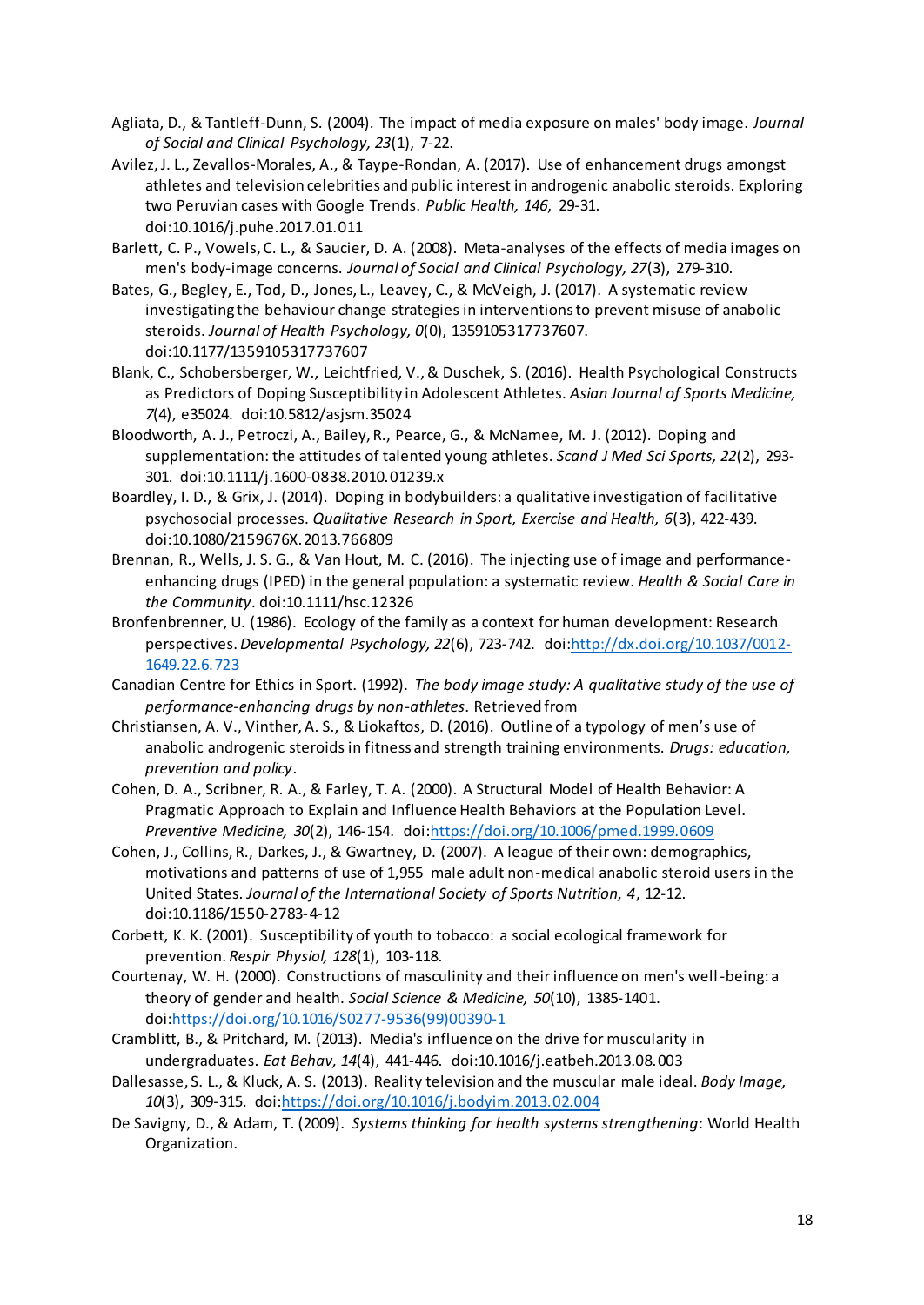Dennington, V., Dillon, P., Finney Lamb, C., & Larance, B. (2008). *Qualitative field study for users of performance and image enhancing drugs*. Retrieved from Parkside, South Australia:

Dolan, A. (2011). 'You can't ask for a Dubonnet and lemonade!': working class masculinity and men's health practices. *Sociology of Health & Illness, 33*(4), 586-601. doi:10.1111/j.1467- 9566.2010.01300.x

Dunn, M., Henshaw, R., & McKay, F. H. (2016). Do performance and image enhancing drug users in regional Queensland experience difficulty accessing health services? *Drug and Alcohol Review, 35*(4), 377-382. doi:10.1111/dar.12363

DuRant, R. H., Escobedo, L. G., & Heath, G. W. (1995). Anabolic-steroid use, strength training, and multiple drug use among adolescents in the United States. *Pediatrics, 96*(1 Pt 1), 23-28.

Elder, J. P., Lytle, L., Sallis, J. F., Young, D. R., Steckler, A., Simons-Morton, D., . . . Ribisl, K. (2007). A description of the social-ecological framework used in the trial of activity for adolescent girls (TAAG). *Health Educ Res, 22*(2), 155-165. doi:10.1093/her/cyl059

Evans, J., Frank, B., Oliffe, J. L., & Gregory, D. (2011). Health, illness, men and masculinities (HIMM): a theoretical framework for understanding men and their health. *Journal of Men's Health, 8*(1), 7- 15.

Fussell, S. (1991). *Muscle: The confessions of an unlikely bodybuilder*. London: Scribners.

Golden, S. D., & Earp, J. A. L. (2012). Social Ecological Approaches to Individuals and Their Contexts. *Health Education & Behavior, 39*(3), 364-372. doi:10.1177/1090198111418634

Griffiths, S., Henshaw, R., McKay, F. H., & Dunn, M. (2017). Post-cycle therapy for performance and image enhancing drug users: A qualitative investigation. *Performance Enhancement & Health, 5*(3), 103-107. doi[:https://doi.org/10.1016/j.peh.2016.11.002](https://doi.org/10.1016/j.peh.2016.11.002)

Grogan, S., Shepherd, S., Evans, R., Wright, S., & Hunter, G. (2006). Experiences of anabolic steroid use: in-depth interviews with men and women body builders. *J Health Psychol, 11*. doi:10.1177/1359105306069080

Hanley Santos, G., & Coomber, R. (2017). The risk environment of anabolic androgenic steroid users in the UK: Examining motivations, practices and accounts of use. *International Journal of Drug Policy, 40*, 35-43. doi:10.1016/j.drugpo.2016.11.005

Harper, S., & Donnor, J. (2017). *Scandals in College Sports*. London: Routledge.

Harrison, K., & Bond, B. J. (2007). Gaming magazines and the drive for muscularity in preadolescent boys: A longitudinal examination. *Body Image, 4*, 269-277.

Hawe, P., Shiell, A., & Riley, T. (2009). Theorising interventions as events in systems. *Am J Community Psychol, 43*(3-4), 267-276. doi:10.1007/s10464-009-9229-9

Hoberman, J. M. (2015). Dopers in uniforms: police officers' use of anabolic steroids in the United States. In Moller V, Waddington I, & H. JM (Eds.), *Routledge Handbook of Drugs and Sport*. Abingdon: Routledge.

Hoberman, J. M. (2017). *The hidden world of police on steroids*. Austin: University of Texas Press.

Hoffman, J., Faigenbaum, A., Ratamess, N., Ross, R., Kang, J., & Tenebaum, G. (2008). Nutritional supplementation and anabolic steroid use in adolescents. *Medicine and Science in Sport and Exercise, 40*(1), 15-24.

Jampel, J. D., Murray, S. B., Griffiths, S., & Blashill, A. J. (2016). Self-Perceived Weight and Anabolic Steroid Misuse Among US Adolescent Boys. *Journal of Adolescent Health, 58*(4), 397-402. doi[:https://doi.org/10.1016/j.jadohealth.2015.10.003](https://doi.org/10.1016/j.jadohealth.2015.10.003)

Judge, L. W., Bellar, D., Petersen, J., Lutz, R., Gilreath, E., Simon, L., & Judge, M. (2012). The attitudes and perceptions of adolescent track and field athletes toward PED use. *Performance Enhancement & Health, 1*(2), 75-82. doi[:https://doi.org/10.1016/j.peh.2012.04.002](https://doi.org/10.1016/j.peh.2012.04.002)

Kanayama, G., Barry, S., Hudson, J., & Pope, H. (2006). Body image and attitudes toward male roles in anabolic-androgenic steroid users. *American Journal of Psychiatry, 163*(4), 697-703. doi:10.1176/appi.ajp.163.4.697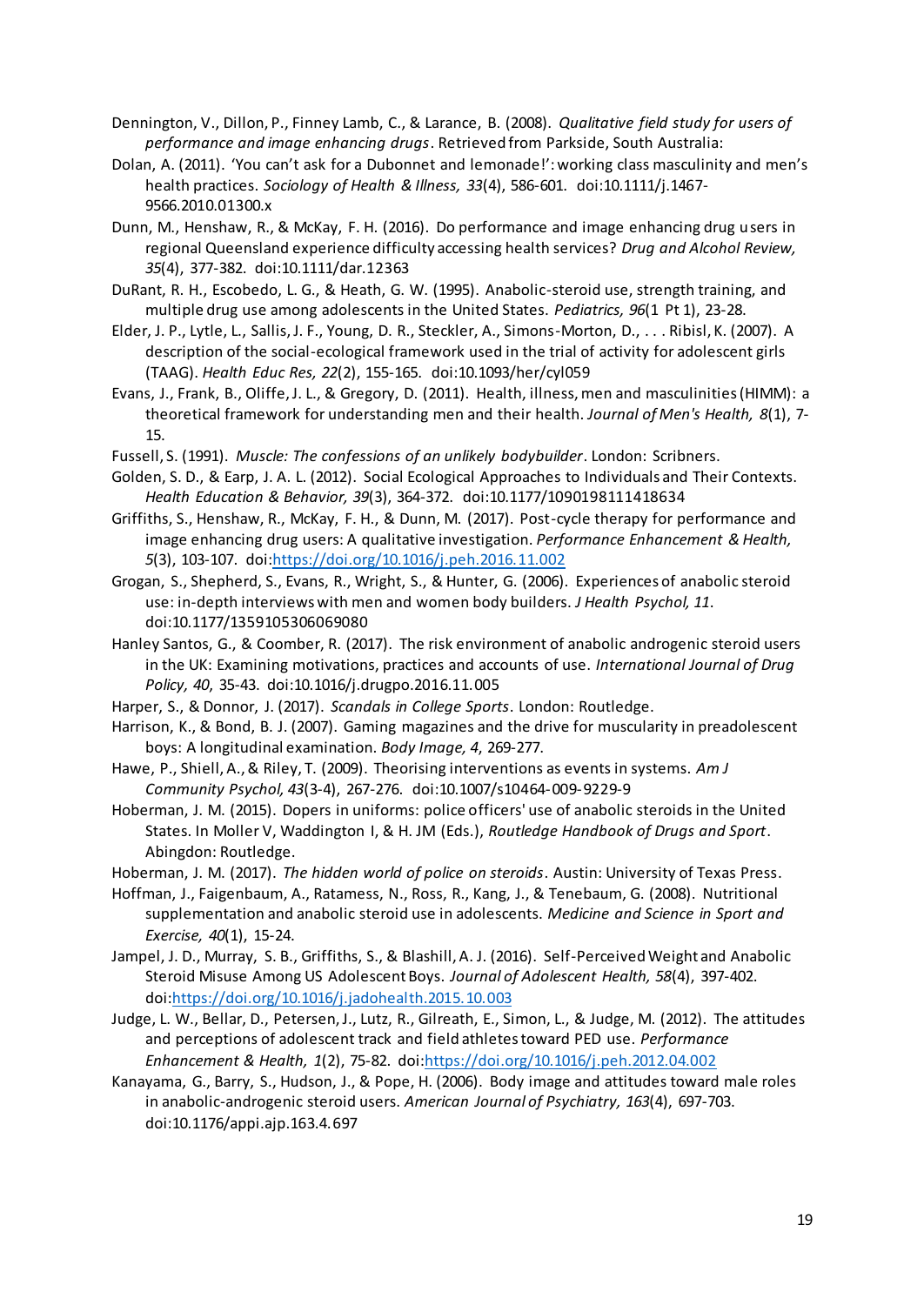- Kanayama, G., Brower, K., Wood, R., Hudson, J., & Pope, H. (2009). Anabolic-androgenic steroid dependence: An emerging disorder. *Addiction, 104*(12), 1966-1978. doi:10.1111%2Fj.1360- 0443.2009.02734.x
- Kanayama, G., & Pope, H. (2011). Gods, men and muscle dysmorphia. *Harvard Review of Psychiatry, 19*, 95-98.
- Keane, H. (2005). Diagnosing the male steroid user: drug use, body image and disordered masculinity. *Health:, 9*(2), 189-208.
- Kimergård, A. (2014). A qualitative study of anabolic steroid use amongst gym users in the United Kingdom: motives, beliefs and experiences. In *J Subst Use*.
- Kimergård, A., & McVeigh, J. (2014a). Environments, risk and health harms: a qualitative investigation into the illicit use of anabolic steroids among people using harm reduction services in the UK. *BMJ Open, 4*(6).
- Kimergård, A., & McVeigh, J. (2014b). Variability and dilemmas in harm reduction for anabolic steroid users in the UK: a multi-area interview study. *Harm Reduction Journal, 11*(1), 19. doi:10.1186/1477-7517-11-19
- Lin, C. A. (1998). Uses of Sex Appeals in Prime-Time Television Commercials. *Sex Roles, 38*(5), 461- 475. doi:10.1023/a:1018714006829
- Lucidi, F., Zelli, A., Mallia, L., Grano, C., Russo, P. M., & Violani, C. (2008). The social-cognitive mechanisms regulating adolescents' use of doping substances. *J Sports Sci, 26*(5), 447-456. doi:10.1080/02640410701579370
- Madigan, D. J., Stoeber, J., & Passfield, L. (2016). Perfectionism and attitudes towards doping in junior athletes. *J Sports Sci, 34*(8), 700-706. doi:10.1080/02640414.2015.1068441
- Mallia, L., Lazuras, L., Barkoukis, V., Brand, R., Baumgarten, F., Tsorbatzoudis, H., . . . Lucidi, F. (2016). Doping use in sport teams: The development and validation of measures of team-based efficacy beliefs and moral disengagement from a cross-national perspective. *Psychology of Sport and Exercise, 25*(Supplement C), 78-88. doi[:https://doi.org/10.1016/j.psychsport.2016.04.005](https://doi.org/10.1016/j.psychsport.2016.04.005)
- Maycock, B. (1999). Factors contributing to anabolic androgenic steroid related violence. *The Journal of Performance Enhancing Drugs, 2*(3), 4-15.
- Maycock, B., & Howat, P. (2005). The barriers to illegal anabolic steroid use. *Drugs: education, prevention and policy, 12*(4), 317-225.
- Maycock, B., & Howat, P. (2007). Social capital: implications from an investigation of illegal anabolic steroid networks. *Health education research, 22*(6), 854-863. doi:10.1093/her/cym022
- McBride, J. A., Carson, C. C., 3rd, & Coward, M. (2016). The Availability and Acquisition of Illicit Anabolic Androgenic Steroids and Testosterone Preparations on the Internet. *Am J Mens Health*. doi:10.1177/1557988316648704
- McVeigh, J., & Begley, E. (2016). Anabolic steroids in the UK: an increasing issue for public health. *Drugs: education, prevention and policy*, 1-8. doi:10.1080/09687637.2016.1245713
- Michie, S., Atkins, L., & West, R. (2014). *The behaviour change wheel. A guide to designing interventions.* Great Britain: Silverback Publishing.
- Midgley, S., Heather, N., & Davies, J. (1999). Dependence-Producing Potential of Anabolic-Androgenic Steroids. *Addiction Research, 7*(6), 539-550. doi:10.3109/16066359909004404
- Midgley, S., Heather, N., & Davies, J. (2001). Levels of Aggression among a Group of Anabolic-Androgenic Steroid Users. *Medicine, Science and the Law, 41*(4), 309-314. doi:10.1177/002580240104100407
- Monaghan, L. E. E. (2003). Danger on the doors: Bodily risk in a demonised occupation. *Health, Risk & Society, 5*(1), 11-31. doi:10.1080/1369857021000069814
- Morrison, T. G., & Halton, M. (2009). Buff, Tough, and Rough: Representations of Muscularity in Action Motion Pictures. *The Journal of Men's Studies, 17*(1), 57-74. doi:10.3149/jms.1701.57
- Nicholls, A. R., Cope, E., Bailey, R., Koenen, K., Dumon, D., Theodorou, N. C., . . . Laurent, J.-F. (2017). Children's First Experience of Taking Anabolic-Androgenic Steroids can Occur before Their 10th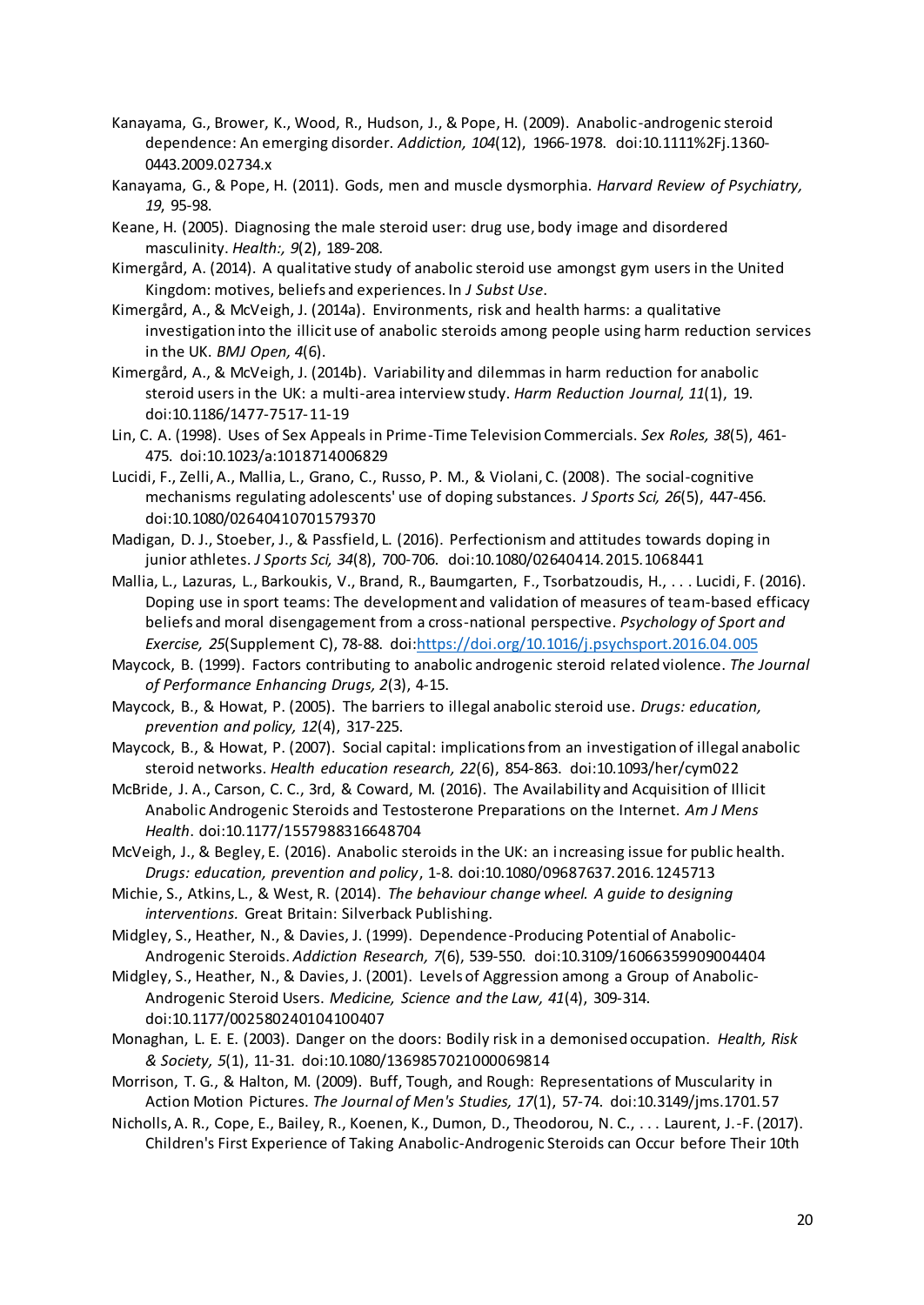Birthday: A Systematic Review Identifying 9 Factors That Predicted Doping among Young People. *Frontiers in Psychology, 8*, 1015. doi:10.3389/fpsyg.2017.01015

- Nicholls, A. R., Perry, J. L., Levy, A. R., Meir, R., Jones, L., Baghurst, T., . . . Thompson, M. A. (2014). Coach perceptions of performance enhancement in adolescence: The sport drug control model for adolescent athletes. *Performance Enhancement & Health, 3*(2), 93-101. doi[:https://doi.org/10.1016/j.peh.2015.07.001](https://doi.org/10.1016/j.peh.2015.07.001)
- Nixon, D. (2009). 'I Can't Put a Smiley Face On': Working-Class Masculinity, Emotional Labour and Service Work in the 'New Economy'. *Gender, Work & Organization, 16*(3), 300-322. doi:10.1111/j.1468-0432.2009.00446.x
- Olrich, T. W. (1999). Perceptions Of Benefits and Losses Associated With The Use and Discontinuance Of Anabolic-Androgenic Steroids Among Male Bodybuilders. *Journal of Personal and Interpersonal Loss, 4*(3), 231-242. doi:10.1080/10811449908409732
- Olrich, T. W., & Ewing, M. E. (1999). Life on steroids: Bodybuilders describe their perceptions of the anabolic-androgenic steroid use period. *The sport psychologist, 13*(3), 299-312.
- Overbye, M. (2017). Deterrence by risk of detection? An inquiry into how elite athletes perceive the deterrent effect of the doping testing regime in their sport. *Drugs: education, prevention and policy, 24*(2), 206-219. doi:10.1080/09687637.2016.1182119

Pedersen, W., & Wichstrøm, L. (2001). Adolescents, Doping Agents, and Drug Use: A Community Study. *Journal of Drug Issues, 31*(2), 517-541. doi:10.1177/002204260103100208

- Peters, D. H. (2014). The application of systems thinking in health: why use systems thinking? *Health Research Policy and Systems, 12*(1), 51.
- Petrocelli, M., Oberweis, T., & Petrocelli, J. (2008). Getting Huge, Getting Ripped: A Qualitative Exploration of Recreational Steroid Use. *Journal of Drug Issues, 38*(4), 1187-1205. doi:10.1177/002204260803800412
- Pope, H., Kanayama, G., Athey, A., Ryan, E., Hudson, J., & Baggish, A. (2014). The lifetime prevalence of anabolic-androgenic steroid use and dependence in Americans: Current best estimates. *The American Journal on Addictions, 23*(4), 371-377. doi:10.1111/j.1521-0391.2013.12118.x.
- Pope, H., Phillips, K. A., & Olivardia, R. (2000). *The adonis complex: The secret crisis of male body obsession*. New York: The Free Press.
- Pope, H., Wood, R., Rogol, A., Nyberg, F., Bowers, L., & Shalender, B. (2014). Adverse health consequences of performance-enhancing drugs: An endocrine society scientific statement. *Endocrine Review, 35*(3), 341-375. doi:10.1210/er.2013-1058

Ravn, S., & Coffey, J. (2016). 'Steroids, it's so much an identity thing!' perceptions of steroid use, risk and masculine body image. *Journal of Youth Studies, 19*(1), 87-102. doi:10.1080/13676261.2015.1052051

Rhodes, T. (1997). Risk theory in epidemic times: sex, drugs and the social organisation of 'risk behaviour'. *Sociology of Health & Illness, 19*(2), 208-227. doi:10.1111/1467-9566.ep10934410

Rhodes, T. (2009). Risk environments and drug harms: a social science for harm reduction approach. *Int J Drug Policy, 20*. doi:10.1016/j.drugpo.2008.10.003

Sagoe, D., Andreassen, C. S., & Pallesen, S. (2014). The aetiology and trajectory of anabolicandrogenic steroid use initiation: a systematic review and synthesis of qualitative research. *Substance Abuse Treatment Prevention and Policy, 9*. doi:10.1186/1747-597X-9-27

Sagoe, D., McVeigh, J., Bjornebekk, A., Essilfie, M. S., Andreassen, C. S., & Pallesen, S. (2015). Polypharmacy among anabolic-androgenic steroid users: a descriptive metasynthesis. *Substance Abuse Treatment Prevention and Policy, 10*. doi:10.1186/s13011-015-0006-5

Sagoe, D., Molde, H., Andreassen, C. S., Torsheim, T., & Pallesen, S. (2014). The global epidemiology of anabolic-androgenic steroid use: a meta-analysis and meta-regression analysis. *Annals of Epidemiology, 24*(5), 383-398. doi:10.1016/j.annepidem.2014.01.009

Sallis, J., & Owen, N. (2015). Ecological models of health behavior. In K. Glanz, B. K. Rimer, & K. Viswanath (Eds.), *Health Behavior: Theory, Research and Practice*. California, USA: Jossey-Bass.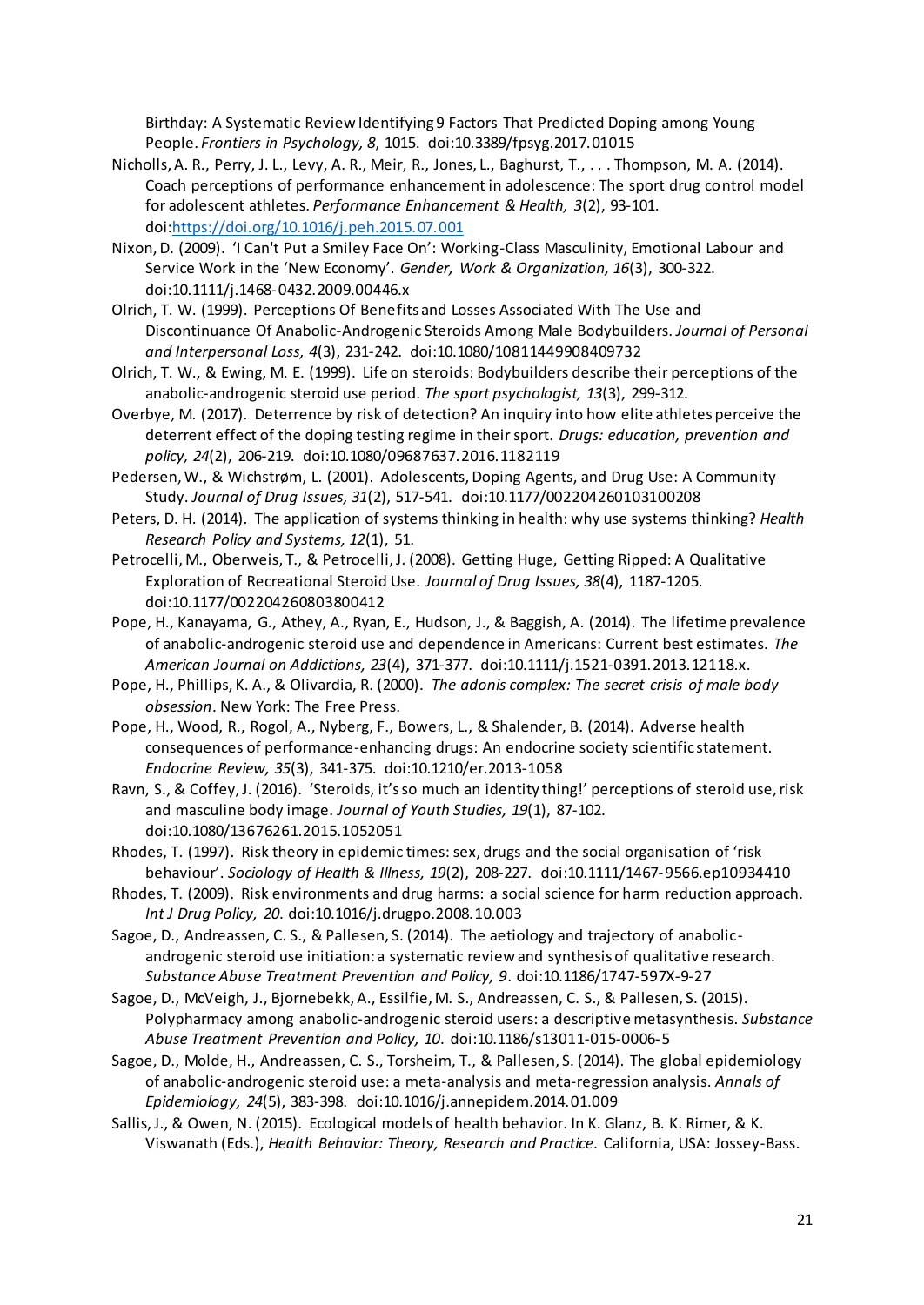- Smith, A. C., & Stewart, B. (2012). Body perceptions and health behaviors in an online bodybuilding community. *Qual Health Res, 22*(7), 971-985. doi:10.1177/1049732312443425
- Smith Slep, A. M., Foran, H. M., & Heyman, R. E. (2014). An ecological model of intimate partner violence perpetration at different levels of severity. *Journal of Family Psychology, 28*(4), 470- 482. doi:10.1037/a0037316
- Sniehotta, F. F., Araújo-Soares, V., Brown, J., Kelly, M. P., Michie, S., & West, R. (2017). Complex systems and individual-level approaches to population health: a false dichotomy? *The Lancet Public Health, 2*(9), e396-e397. doi:10.1016/S2468-2667(17)30167-6
- Springer, K. W., & Mouzon, D. M. (2011). "Macho Men" and Preventive Health Care:Implications for Older Men in Different Social Classes. *Journal of Health and Social Behavior, 52*(2), 212-227. doi:10.1177/0022146510393972
- Stilger, V. G., & Yesalis, C. E. (1999). Anabolic-Androgenic Steroid Use among High School Football Players. *Journal of Community Health, 24*(2), 131-145. doi:10.1023/a:1018706424556
- Stokols, D. (1992). Establishing and maintaining healthy environments. Toward a social ecology of health promotion. *Am Psychol, 47*(1), 6-22.
- Turvey, B., & Crowder, S. (2015). *Anabolic steroid abuse in public safety personnel. A forensic manual.*: Academic Press.
- Van Hout, M. C., & Kean, J. (2015). An exploratory study of image and performance enhancement drug use in a male British South Asian community. *International Journal of Drug Policy, 26*(9), 860-867. doi[:https://doi.org/10.1016/j.drugpo.2015.03.002](https://doi.org/10.1016/j.drugpo.2015.03.002)
- WADA. (2017). *The World Anti-Doping Code international standard prohibited list - January 2017*. Retrieved from<www.wada-ama.org>
- Westerman, M. E., Charchenko, C. M., Ziegelmann, M. J., Bailey, G. C., Nippoldt, T. B., & Trost, L. (2016). Heavy Testosterone Use Among Bodybuilders: An Uncommon Cohort of Illicit Substance Users. *Mayo Clinic Proceedings, 91*(2), 175-182. doi[:https://doi.org/10.1016/j.mayocp.2015.10.027](https://doi.org/10.1016/j.mayocp.2015.10.027)
- Woolf, J., Rimal, R. N., & Sripad, P. (2014). Understanding the influence of proximal networks on high school athletes' intentions to use androgenic anabolic steroids. *Journal of Sport Management, 28*(1), 8-20.
- Wroble, R. R., Gray, M., & Rodrigo, J. A. (2002). Anabolic steroids and preadolescent athletes: Prevalence, knowledge, and attitudes. *The Sport Journal, 5*, 1-8.
- Zahnow, R., McVeigh, J., Ferris, J., & Winstock, A. (2017). Adverse Effects, Health Service Engagement, and Service Satisfaction Among Anabolic Androgenic Steroid Users. *Contemporary Drug Problems, 44*(1), 69-83. doi:10.1177/0091450917694268
- Zelli, A., Lucidi, F., & Mallia, L. (2010). The relationships among adolescents' drive for muscularity, drive for thinness, doping attitudes, and doping intentions. *Journal of Clinical Sport Psychology, 4*(1), 39-52.
- Zelli, A., Mallia, L., & Lucidi, F. (2010). The contribution of interpersonal appraisals to a socialcognitive analysis of adolescents' doping use. *Psychology of Sport and Exercise, 11*(4), 304-311. doi[:https://doi.org/10.1016/j.psychsport.2010.02.008](https://doi.org/10.1016/j.psychsport.2010.02.008)